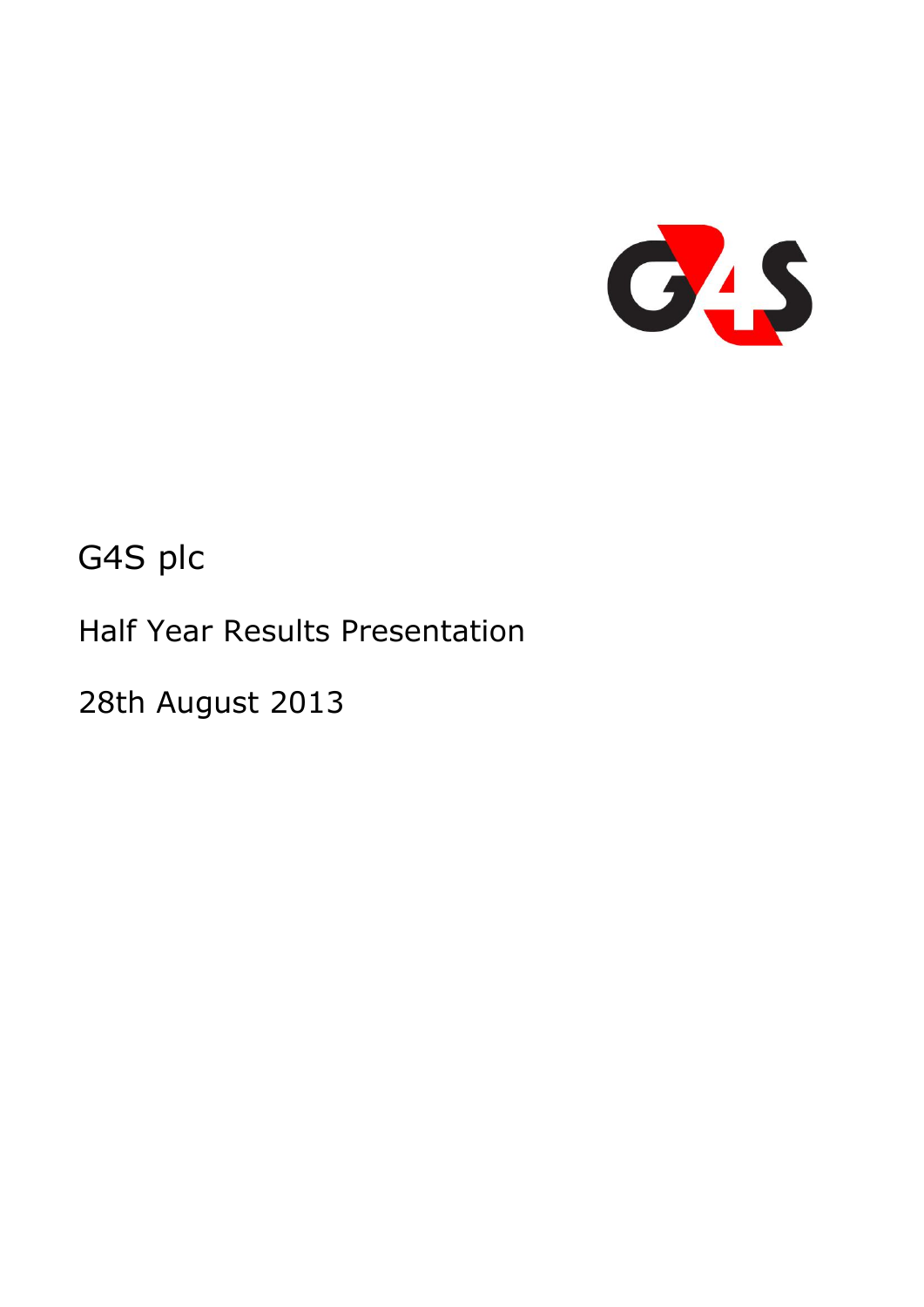#### **G4S**

**Ashley Almanza, Chief Executive Officer Helen Parris, Director of Investor Relations** 

# **QUESTIONS FROM**

**Kean Marden, Jefferies & Co Andrew Grobler, Credit Suisse Robert Plant, JPMorgan George Gregory, UBS Andrew Ripper, BofA Merrill Lynch Andy Chu, Deutsche Bank Charles Wilson, Goldman Sachs Paul Checketts, Barclays Capital Tom Sykes, Deutsche Bank Ed Steele, Citigroup**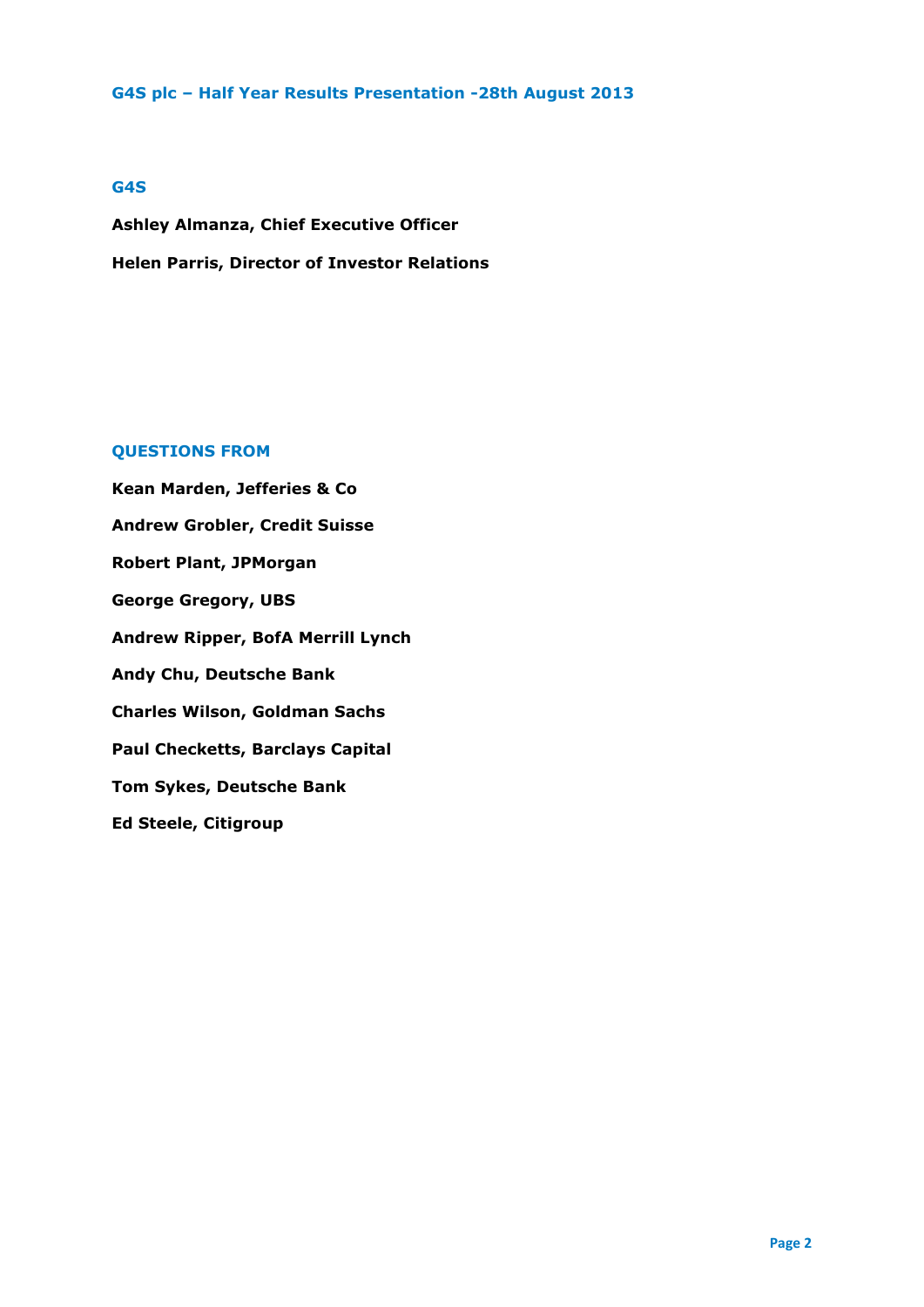## *Presentation*

#### **Ashley Almanza, Chief Executive Officer**

Good morning, everyone, and a very warm welcome to our Half Year Results presentation. I'm very pleased to say that we have a number of members of our management team with us today. In the front row, Debbie Walker and Stuart Curl; and someone you all know, I'm sure, Helen Parris. And if you have an opportunity after the presentation, I think there will be refreshments served. Please take the opportunity to chat to the rest of the team. And I know that other members of the management team are travelling, working very hard. And we also have Soren. If you put your hand up, please Soren, Soren Lundsberg, our indispensable General Counsel and other members of the team are travelling but dialling in.

Before we start, a bit of context. Since becoming Chief Executive on the 1st of June, I've had the opportunity to get around the business. So I've been able to visit our regions and spent time with the management team and the staff in Asia, Africa, the Americas, of course here in the UK, and also Europe; and I've been able to visit some of the regions more than once.

And - that together with an ongoing strategy and business review has put us in a position to really take stock and make an initial assessment of the business, the position we're in and our prospects. And I hope you'll see from this morning's announcement and also from the presentation that we're about to give that we feel very confident about the prospects for the business. This is a very good business, with excellent market positions and really very material growth opportunity and we'll talk more about that in a minute.

The presentation is really going to focus on this agenda, the business review, some more detail on our results we'll talk about capital structure and the placing which we launched this morning and the outlook for the business. Later in the year, in November we'll return to complete the first half of the story on the business and strategy review, you'll get a taste of that today, but the full story comes in November.

So with that - let's move on to the business review and the initial assessment which I mentioned a moment ago. I think it's well known that with an extraordinary geographic footprint this company has very strong market positions and especially in the higher growth developing markets, you'll have seen from our results this morning, again very, very strong growth in the developing markets.

As I mentioned a moment ago as we look across the portfolio we see very material growth opportunities in this business. We have thousands of highly talented employees around the world, deeply committed to the company's objectives, and with deep expertise in our core businesses, Security, Cash and Outsourcing. We have concluded, as you will have seen the balance sheet is stretched and we'll say more about that later. We've also been able as we've gone through the business review so far, we've been able to identify areas where we have gaps in our resource and our capability and where with additional resource we think there's an opportunity to address some more high quality demand and that's what we plan to do.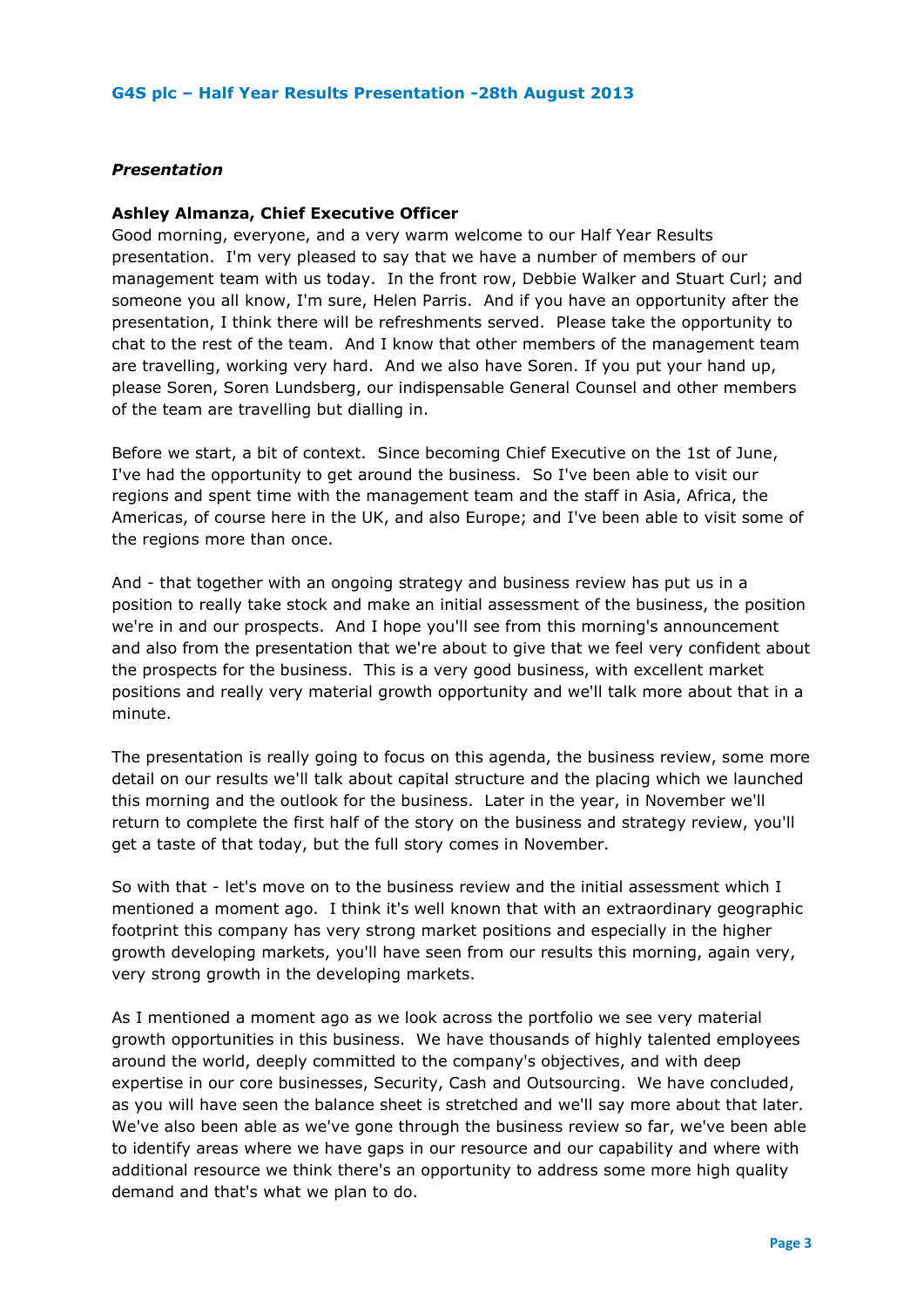We also think we can sharpen our strategic focus and that includes both increasing the level of investment in some markets, where we think we're probably under-invested and I'm talking principally in the first instance of human capital and organic investment. And there are other markets where we need to restructure the business in order to become more competitive and generate better returns and better margins.

Some of those markets we've concluded we need to exit, you will have seen this morning that we announced two disposals, our Cash business in Canada, which has, I think, found the going tough for some time, it's a market that requires consolidation and we've been fortunate to secure very good terms of that disposal. And we've also announced the disposal of a data storage business in Colombia which is not core to the future of the company. I'm pleased to say that across both those disposals the exit multiple is about 13.5 times PBITA, so very satisfactory terms for our shareholders.

The portfolio is large and it has a long tail and we are certainly invested in some instances in some non-core or non-material businesses. And we will, as we work through our strategy review and our business plan, we will begin to address that.

I'm not talking here about, you know, fundamental change, but really tightening up the portfolio, which we regard as a sort of ongoing part of capital discipline, which is the next point really. Capital discipline, portfolio management and cash flow can all be improved and the management team is totally committed to putting in place a programme to improve our performance in all of those areas.

We also plan to keep looking for operational efficiencies across the business; we'll talk more about some of the restructuring that we've started. And then of course - it's well known that we're investing in enhancing our risk management capability. We recently appointed a Chief Operating Officer, Eddie Aston, he's not able to be with us today; and it is part of his role to strengthen our risk management across the business.

The future management of the business to some degree we've addressed already, the strategic focus we've talked about, restructuring underperforming businesses, that programme has begun and is addressed in the announcement. When we talk about capital discipline we're really bringing a much stronger focus on returns and risk. And by returns I mean cash returns, not only accounting results, which matter of course, but bringing more focus to cash returns, internal rate of return, where there is capital being applied, then net present value to ensure that the capital that we apply creates value for shareholders.

We'll say more about what we're doing to strengthen our balance sheet, although I think if you're read the results announcements you'll see we're taking some concerted action to do that. We're strengthening our senior management cadre; we have already, as I mentioned thousands of talented employees and a strong management team. But we don't think that that's a reason to be complacent, we're always looking to strengthen.

Eddie Aston joined us in July and we announced yesterday the appointment of our new CFO, in the interim Stuart Curl, who's - if you put your hand up please Stuart, has been doing an absolutely outstanding job and we thank him for that and we're pleased that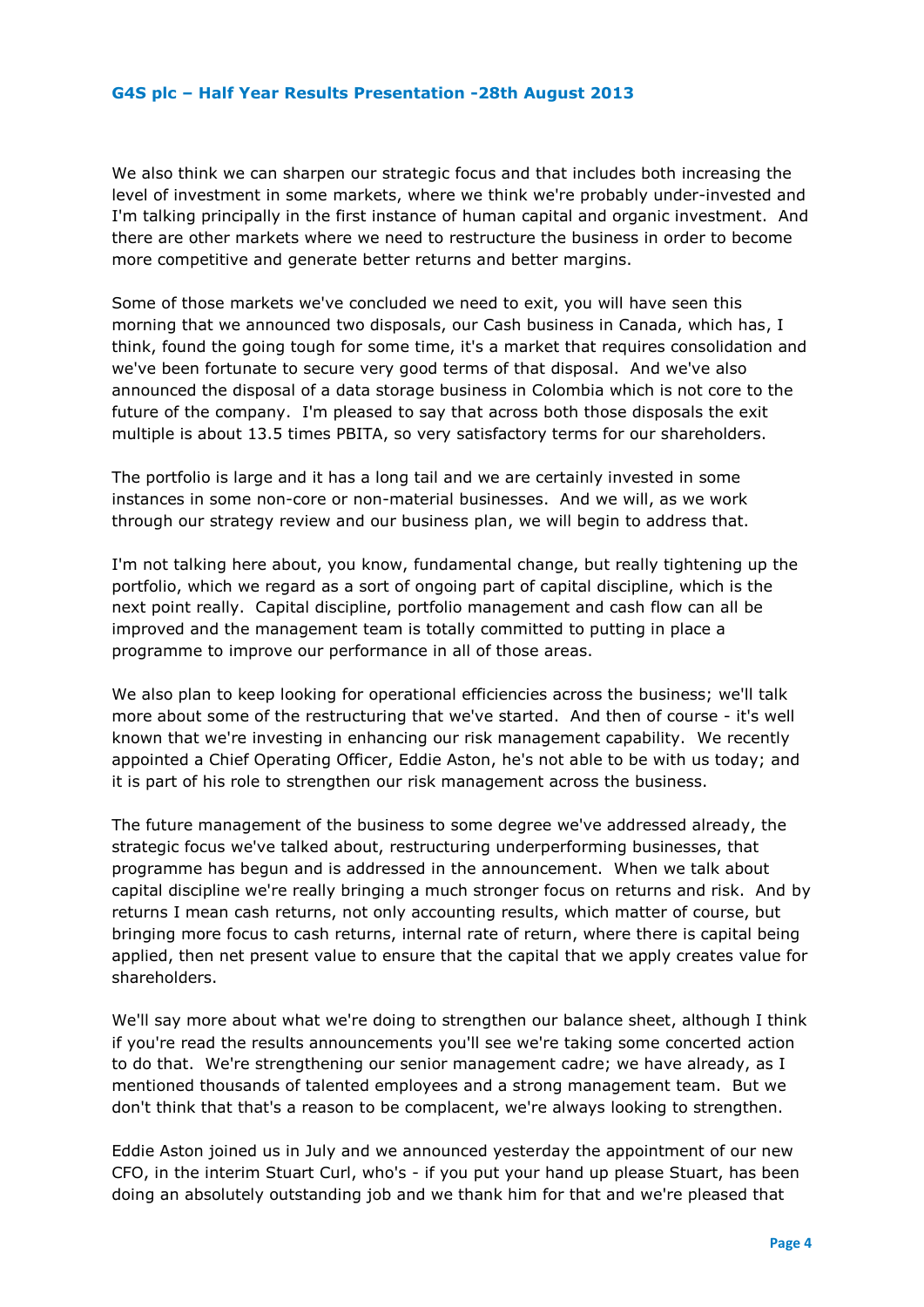we've secured Himanshu Raja who I'm sure some of you will know. He's currently the CFO at Misys, prior to that he was the CFO at Logica and he had a successful career before that at BT, ending up as CFO of their Global Services Business; a highly capable, international executive with very strong operational credentials who's going to help us with our programme as we take the business forward.

We will be making targeted investment in organisational capacity and capability. As I travelled around the business one of the very positive things that I didn't anticipate in the way it became evident, was that in some markets we're unable to meet the demand for our services; we're unable to put teams out to bid effectively, either because we don't have the bid team, or because we don't have the operational capacity to follow through in a way which we're convinced will meet our own high standards. So that sounds like an opportunity to us and we've got the piece of work in hand to address that opportunity.

Performance and reward is something that we plan to look at as well and we've already started on that journey, the quality of our sales and earnings is very important. Of course the numbers are important, but the number itself is not enough. We want high quality business and in particular a cash generative business. And that's going to be part of our performance management and performance assessment programme in future.

I've talked about enhancing risk management, I want to just mention very briefly and highlight health and safety, which is an area where the management team is not satisfied with our performance. Now we're in a business which is inherently risky and many of our employees take very considerable risks in order to protect our customers, or our customers' property. And I regret to say that in the first six months of this year we had 29 fatalities in our business, and that's clearly devastating for the people who work in the business and more importantly devastating for family members. And the management team is deeply committed to doing more about that. It is unsatisfactory for us to accept that sort of performance. And we're going to be investing more time, money and effort to do more. It's a duty that all employees in our company have, to themselves and to each other.

And finally on investment, I think we're going to be taking a more neutral and balanced approach to the allocation of capital as between organic and inorganic. And it's a simply concept really, which is that we expect M&A opportunities to compete for capital against what is to us a very strong organic opportunity set. I expect there will be opportunities from time to time to make infill acquisitions, but those must be better than the investment opportunities that we have already in our portfolio.

A snapshot of our sales pipeline at the 30th of June, very, very healthy; standing at £4bn per annum - up from around £3.6bn - £3.7bn last year; and again this give us confidence that this business had material growth prospects.

Turning now to the results, which you've seen I hope - and since you've seen them I will go quite quickly, there will be time for Q&A after the presentation. Satisfactory organic growth - but very, very strong and pleasing organic growth in our developing markets; a profit before interest, tax and amortisation, £201m, broadly in line with last year -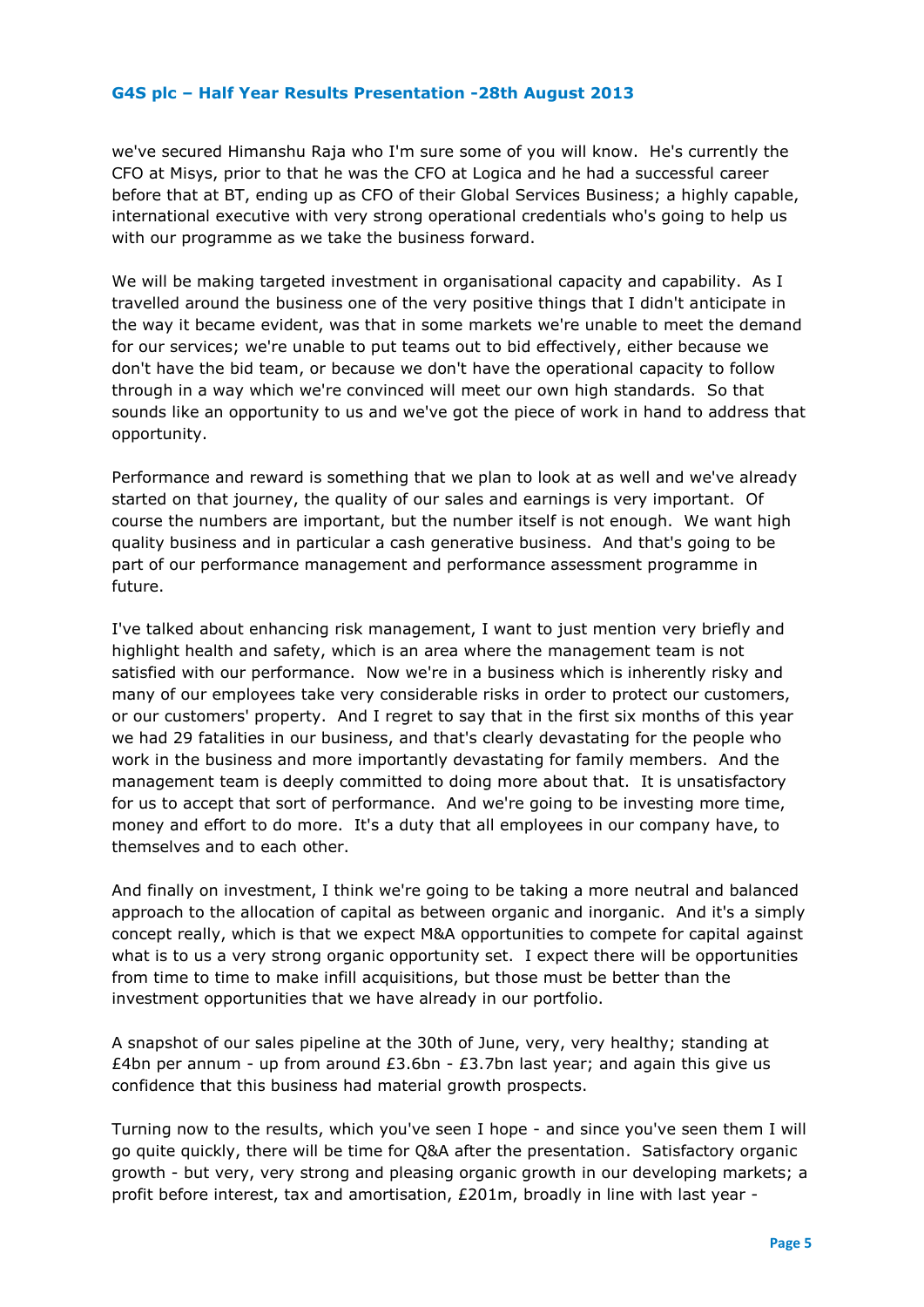although the margin was down at 5.5%. We have restated the prior year and the details of that are set out in the announcement, to take into account discontinued operations and some other one off credits in last year's results which we do not expect to be a feature of our results going forward.

We've also announced a restructuring programme in the UK, Ireland and Europe which will require us to invest £30m to £35m over the next 12 to 18 months. These investments have very good rates of return, double digit after tax internal rate of return and very good paybacks. In case of Ireland and Europe we expect payback in 12 to 24 months, this is necessary, these businesses need to be more competitive and they have not been generating satisfactory returns up to now.

And in the UK, the programme will take a bit longer; this is focused principally on our cash business, but also a bit on our back office for the UK business. And it will take longer because we just have to go about it in a more measured way. We form a big and important part of the cash infrastructure and we will be rationalising our branch network and we just need to go about that in a measured way. We'll continue beyond that to look for opportunities to save costs across the Group, we recognise the importance of efficient operations.

We've also taken the opportunity to review the Group's assets and liabilities. And this has resulted in a one off charge of £180m, again details are in the results announcement. Cash generated from operations was £218m and our net debt stood at just under £2bn at the end of the quarter.

Underlying earnings per share of 6.6 pence include for the first time pension interest charge and that's a change in our policy, which I think brings us into live with most of the companies in our sector. And the Board is determined to maintain the interim dividend at 3.42 pence per share.

I mentioned that we restated 2012 and the purpose of this slide is to briefly and clearly set out the adjustments. Discontinued operations, this is a very typical standard adjustment for the businesses that we're disposing of. And then other adjustments includes the credits which I mentioned which were one off in our results last year and we do not expect to see these in our results going forward. Typically these are the release exceptional release I would say, an unusually large release of fair value provisions and some employee related provisions. Our accounting practice going forward will be that anything of that magnitude will not be included in the underlying result.

We adjust as normal for exchange rate to bring everything on to a like for like basis. And you can see there that on a restated basis for the six months the profit was £202m last year and for the full year £474m with an implied margin of 6.7% for the full year, 5.9% for the half year. The corresponding earnings per share figures are also displayed on the chart.

A bit more detail on the review of the Group's assets and liabilities, again this is set out in the profit and loss account. £132m impairment, this is off fixed assets, current assets principally debtors and the recognition of some liabilities which were previously off balance sheet. In addition we've taken an impairment related to goodwill in continuing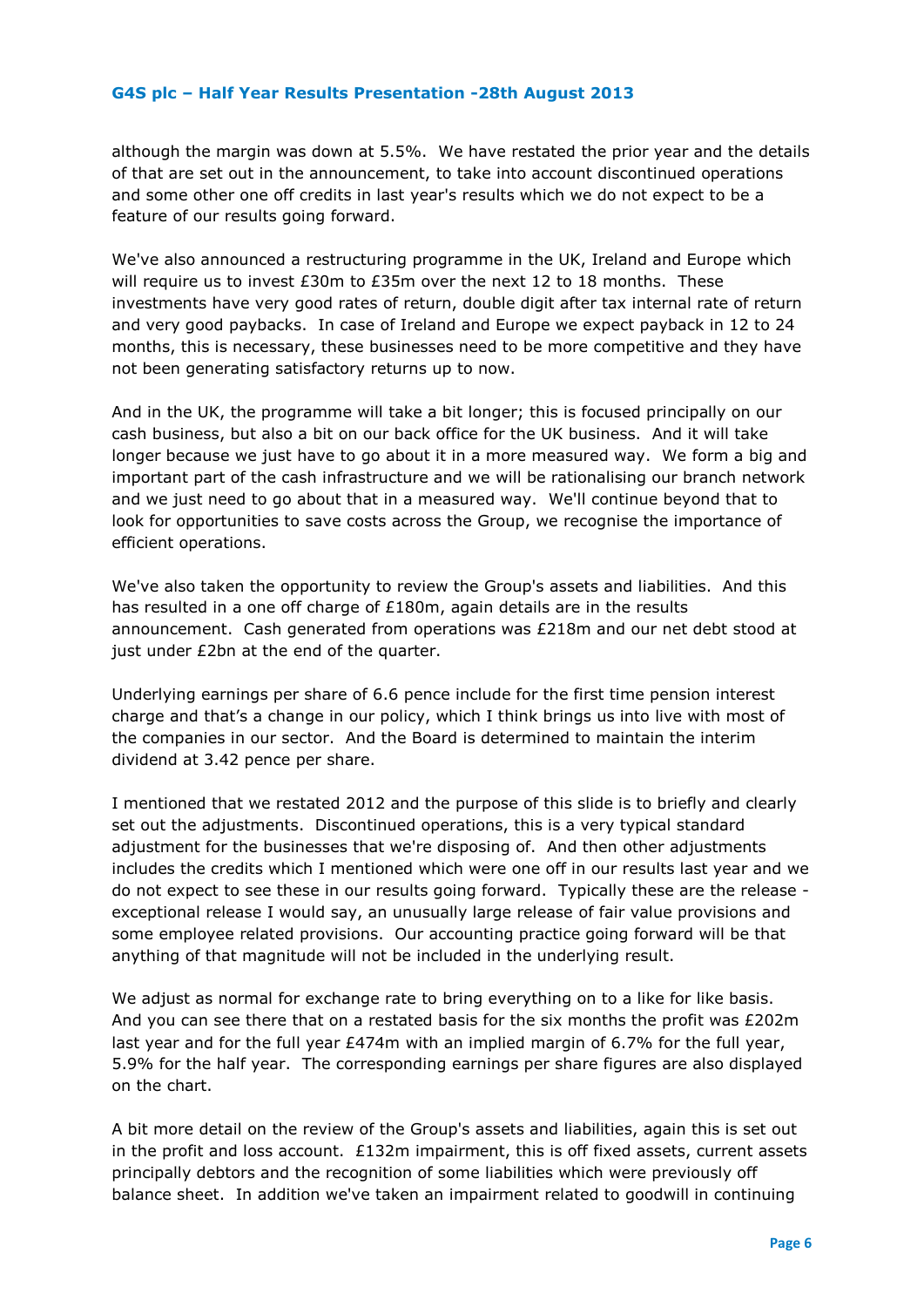operations and an £85m impairment charge relating to discontinued operations, principally the US businesses. And as I mentioned a minute ago we're revising our treatment of one off credits.

What we're also planning to do as we go forward is profits on disposals of businesses will not be taken to the trading line, they are not regarded as a sustainable source of trading profits, and indeed any profits on sale and leasebacks will also not be treated as part of our online trading performance. They will be separately disclosed for completeness of course, but we don't regard them as a sustainable source of profit.

This is rather a busy slide; it's probably all homework rather than one we're going to get into in great detail here. It's a simple message really, which is we will now be presenting our profit and loss account in a columnar format to enhance the disclosure, give more detail and so that it becomes, I think, very straightforward for any reader of the accounts to see the underlying performance at a glance and so see what other costs have been incurred or revenues earned in the period. And we're happy to take questions on this during the Q&A session.

Just briefly touching on the regions, the performance - the trading performance in the first half; Africa, a very, very promising business for us in Africa, this continent looks set to grow as fast, if not faster than any other over the next decade. And we have a very strong position and we're intent on building on that position, 6% organic growth, that was on a year on year basis slightly held back by some work which we had last year in Nigeria, security work, which came to an end last year. But very good underlying profit progression, up from £15m to £20m.

In the Americas we saw satisfactory organic growth, again, strong growth in LatAm but held back on a year on year basis by reductions in the volume of work on our US border control contract and of course we did benefit last year from one off security work around protests, principally around the financial community, some of you might be more familiar with that than I am. But at any rate that work has not been repeated this year.

We are very pleased that we have a strong pipeline of opportunities in both North America and LatAm; I think it's important for management and indeed for our investors to keep an eye on the developed markets. Those two have growth potential and we see some very exciting opportunities to grow our business, not only in emerging markets but also in developed markets.

The profit was flat year on year in the Americas; we had some additional employment related costs in North America. We benefited from some contract transition incentives in North America in 2012 and those were not repeated this year and we are still working on turning around a poor performing technology business in Brazil, that's a priority for the management team in the Americas. And I'm very pleased to say that we are very close indeed to securing an executive who will lead our LatAm business. This is a gentleman who has spent most of his career working in Latin America for a blue chip company, a seasoned executive and he's going to help us with our turnaround and with our other initiatives in Latin America.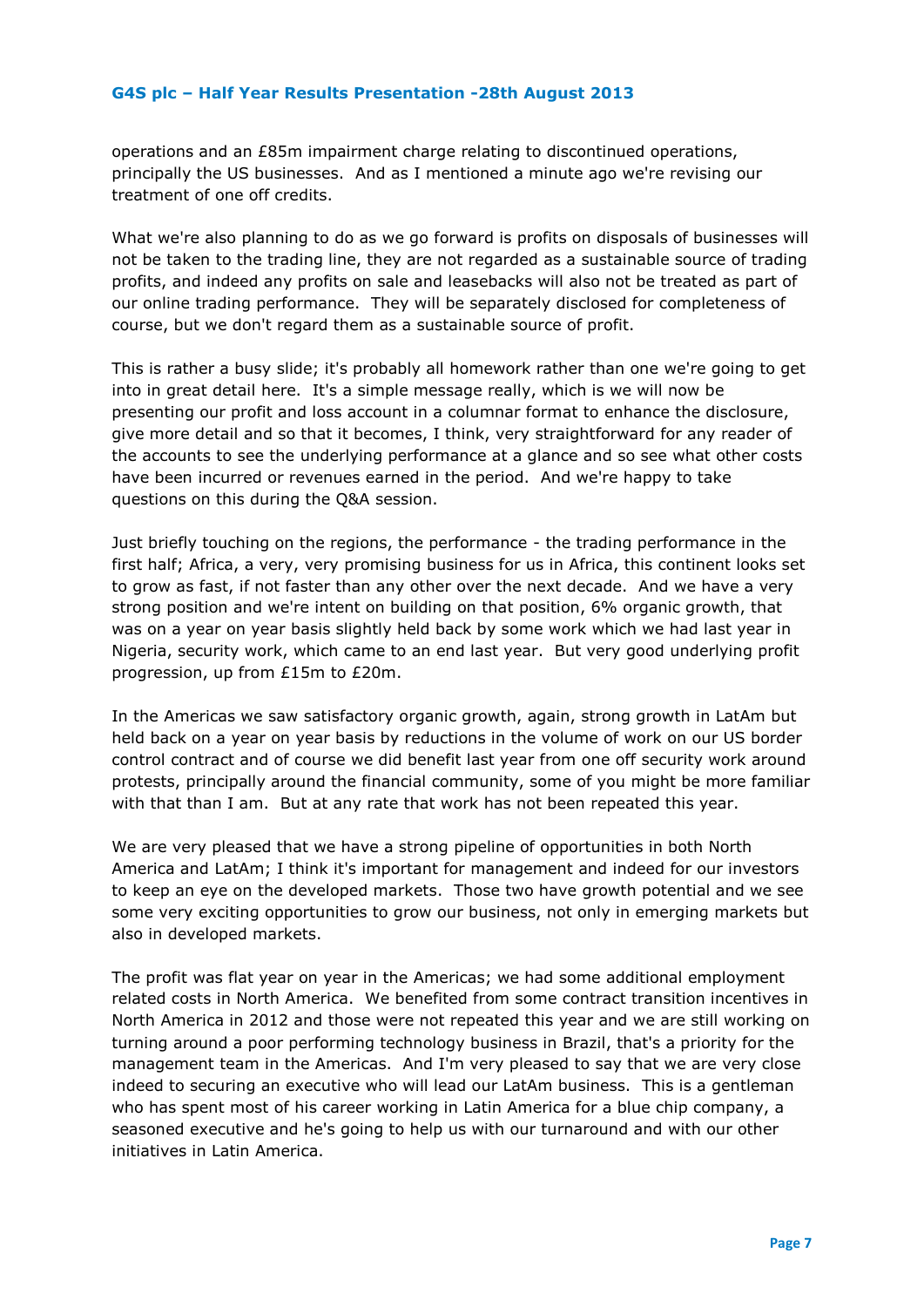As I mentioned earlier we agreed the sale of our Canadian Cash business and our Colombian secure archiving business, for a very satisfactory exit multiple. And we're well on schedule with the sale of our US Government Solutions and RSS business. That's on schedule; we have strong buyer interest, whether or not we do a deal will ultimately depend upon achieving a satisfactory price. One of the great advantages of strengthening our company's balance sheet is we can go about portfolio rationalisation from a position of strength and we intend to use that with that additional flexibility immediately; but so far, so good, strong buyer interest and progressing to schedule.

In Asia and the Middle East, very, very strong - growth once again and satisfactory progress with our profit; we're investing in Asia, that's the proper thing to do when presented with high quality and material growth opportunities, and we're incurring as a result of those organic investment initiatives we are incurring start-up costs in very, very promising market such as China, where we've secured our first licence to operate and we intend to continue to invest in this market.

Europe remains a very difficult region in terms of the economic backdrop and the trading conditions, and we saw effectively negative organic growth and lower profits.I mentioned earlier the restructuring programme that we have across approximately half a dozen countries in Europe, and we have more work to do there.

Against that challenging background, we have had a number of very encouraging contract wins, and so the sales and business development team continues to work hard and have some success.

Finally, UK and Ireland, organic growth of 5%; slightly lower profits principally due to the weaker performance in our Cash businesses in the UK and Ireland. And as you know, we're now embarking on a restructuring programme which is designed to improve the profitability of both of those businesses, and as I think I mentioned, with a very satisfactory payback period expected on both of those. So we expect to see some tangible benefits emerging from that in 2014.

A very strong utilities business in our UK region and a strong pipeline there as well. Ireland and UK, good progress on the restructuring plans.Of course, I should mention our UK Government contracts. We have a very, very capable management team in our Government Outsourcing business in the UK and a very good business. We clearly have some short-term challenges to deal with.You will have all seen the announcements made by the Secretary of State for Justice in both May and July.

And we have appointed an outside law firm, Linklaters, to lead an internal review of the billings on the contracts where our customer has a concern. We of course expect all of our customers to understand how we're billing them, how much we're billing them, why we're billing them. And we are determined to resolve this issue as soon as is possible. Linklaters report to us on a regular basis, and when they have completed their work, we'll share the findings with our customer, and we will continue to engage with the customer to find a resolution that satisfies both parties. We remain firmly committed to our Government Outsourcing business in the UK.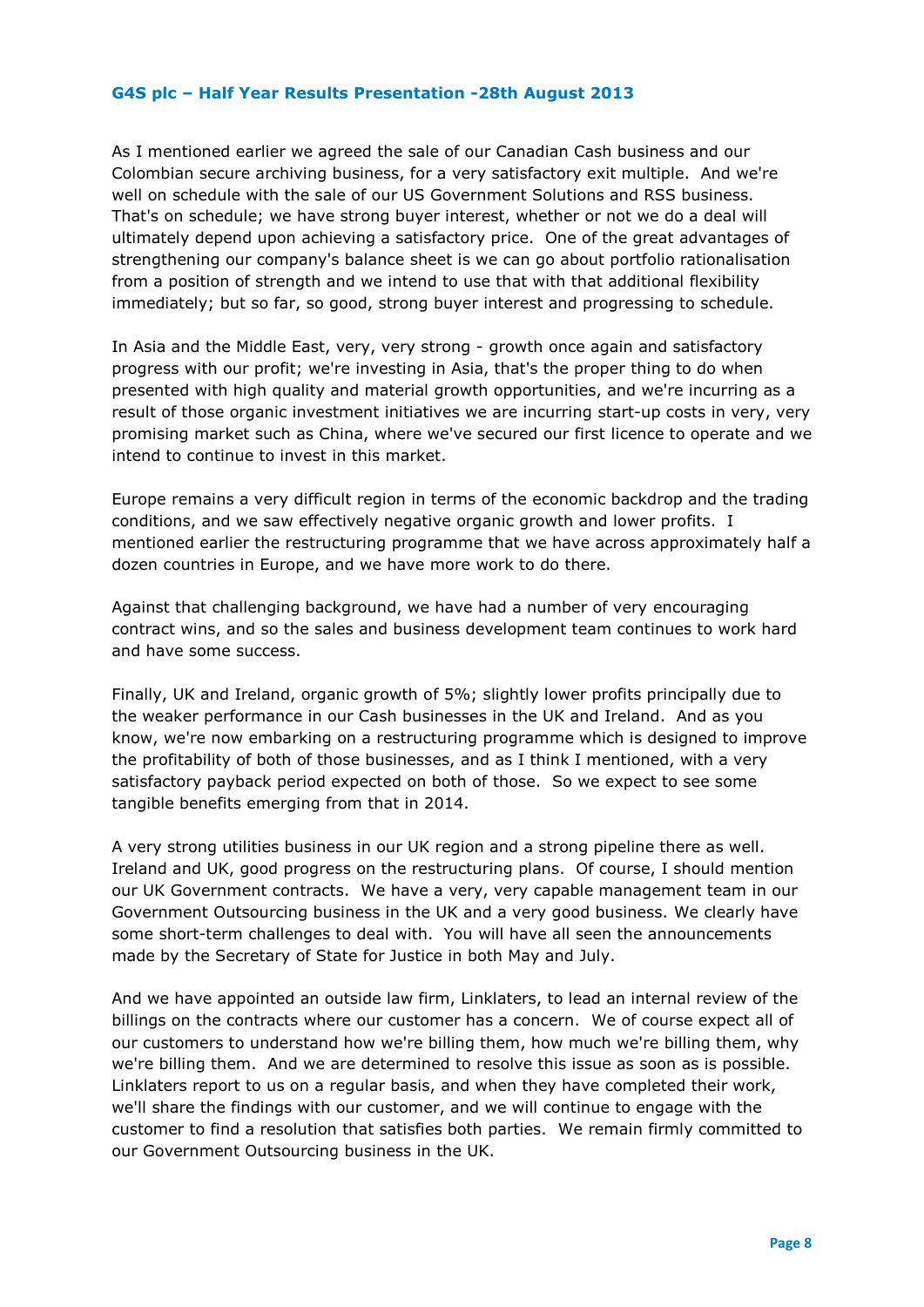Right, I'm going to move on to cash flow. This is a slightly different presentation from that which you've seen before. Again, a busy slide, and not one that I intend to go through in detail.The real point about this slide is to share with you how management is now managing cash flow.

I know that in the past, a lot of weight has been placed on a measure called OCF percentage, and I'm sure that that measure has a place on a dashboard of instruments, but it's not sufficient on its own to manage a business of this scale.And the real point of this slide is to say that the management team regards itself as accountable for managing every component of the cash flow statement, and that's what we intend to do as we go forward.

There is a laser like focus now across the business on cash flow management. We will provide you with all the data and you can hopefully, that will enable all users of the accounts to calculate whichever ratio is most suitable for your purposes. This is how we intend to manage cash flow in the business. You can see from this that net debt has been rising steadily, and that again explains the need to strengthen the balance sheet, which brings us on to that subject.

At the end of the year half year, 30th of June, our net debt to EBITDA stood at a multiple of 3.2 times. It's clearly a risk of a credit downgrade with an associated cost of around £25m to £30m per annum. That cost arises from the step up in our interest costs of about 125 basis points on the majority of our borrowings if we are downgraded. And clearly, that's something we had to take into consideration when thinking about how we would go about strengthening the balance sheet.

And there is a clear self-help programme underway which has got the attention of management at all times. We've announced a portfolio rationalisation programme and two disposals this morning. The principal purpose I should say of those disposals is to bring strategic focus and to apply our capital where we think it can deliver the best return for shareholders. It does have the complementary benefit of releasing capital and reducing our debt.

We think there's further portfolio management to take on, and we think that together with the US businesses, our other portfolio work can release another £150m of cash. And we've announced this morning replacing of around £141m - of new shares.The reasons for placing, I think, are clear and self-evident. We're a growth business. We have a very impressive array of opportunities, and we need to invest in the business to support the organic growth that will deliver that top line performance.

We're investing in business development and product development across the Group, infill acquisitions. And as I mentioned earlier, it puts us in a position to manage portfolio change from a position of strength, and it underpins our competitive position when we bid for large contracts. It really provides the foundation for long-term sustainable, profitable growth.

Subject to the completion of the placing today and the completion of the further disposals which we've announced, we think this programme can bring our net debt down to a manageable level. Pro forma, if you take into account all of these measures, it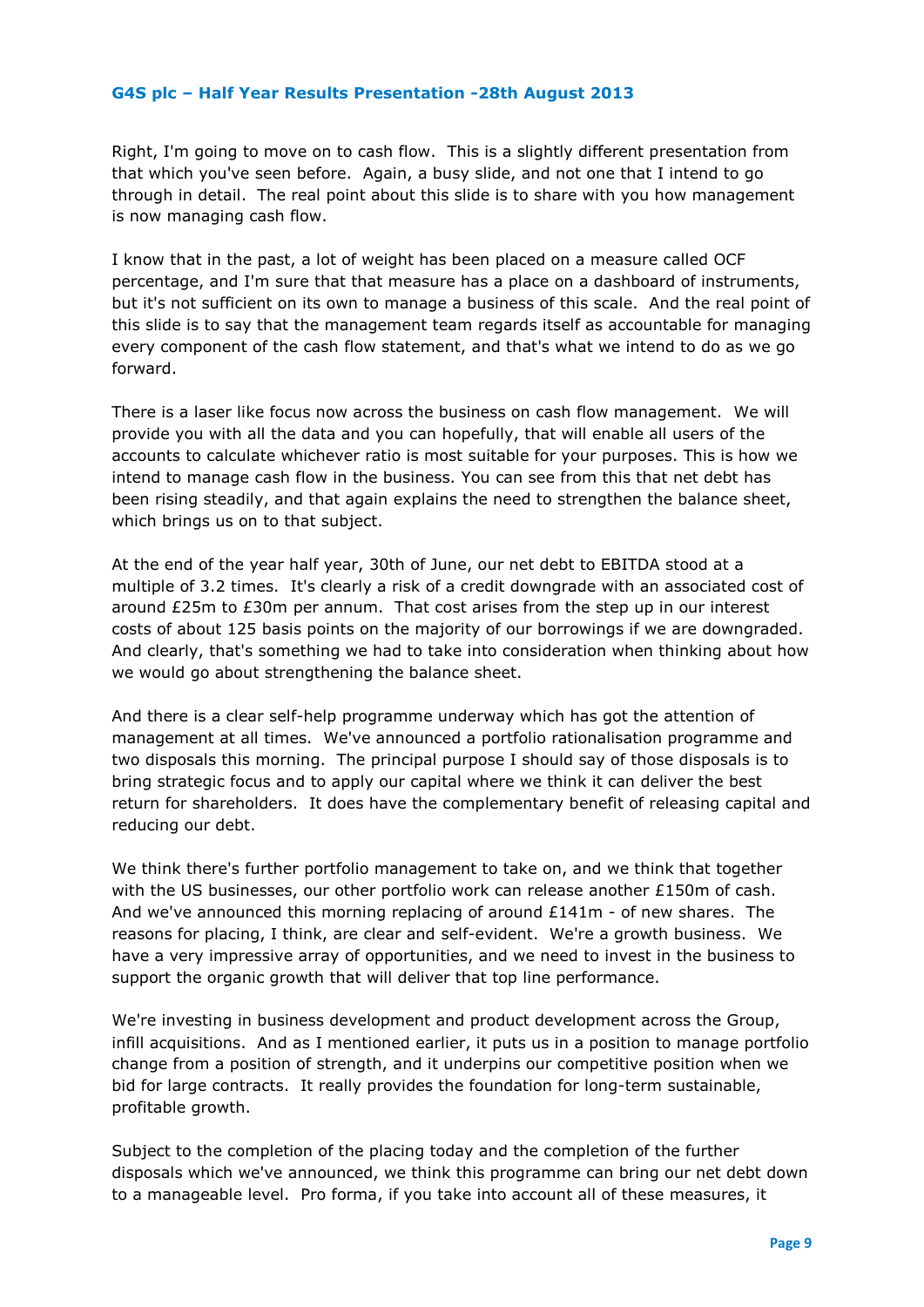delivers a net debt to EBITDA multiple of 2.2 times, which gives us headroom against our long-term objective of keeping that ratio below 2.5 times. And that headroom, of course, will be used to invest in the business.

The outlook for the business then, I think in all, is very promising. Clearly, strong demand for our services reflected in both the sales performance and the very substantial sales pipeline. Our focus this year is to invest in top line growth, operational capacity to meet demand, and efficiency, including the restructuring programmes that I've mentioned.

We expect 2013 to be a year of consolidation, and we expect that the actions that we are now taking will deliver tangible benefits during 2014, and we expect those benefits to endure beyond 2014.

That concludes the presentation and we'll now be happy to take your questions. Helen Parris, who you all know, is the keeper of the book; she is going to join me up the front. Do we have a roving microphone? We do. Thank you. So if you could put your hand up. When asking a question we'd be very grateful if you would give your name and your affiliation.

. . . . . . . . . . . . . . . . . . . . . . . . . . . . . . . . . . . . . . . . . . . . . . . . . . . . . . . . . . . . . . .

# *Question and Answer Session*

## **Kean Marden, Jefferies & Co**

Morning, I have two questions, if I may. First of all, Ashley, under the adjustments that you outlined on slides 9 and 10, do you think G4S would have been a 7% EBIT margin business in the 2007 to 2011 trading period?

And secondly, I wonder if you could just flesh out some of the developments in Ireland over the last few months where it looks like you started leveraging more aggressively your market share in that territory and engaging with customers and how much of a blueprint for the rest of the business Ireland could potentially be?

. . . . . . . . . . . . . . . . . . . . . . . . . . . . . . . . . . . . . . . . . . . . . . . . . . . . . . . . . . . . . . .

## **Ashley Almanza, Chief Executive Officer**

Kean, thanks for the questions. On slides 9 and 10, what we've endeavoured to do is just provide a consistent and comparable starting point against which this year's performance and future years can be measured. And there are several components. Discontinued, I think - it's just a standard feature of any business that sells, any company that sells businesses from time to time, and I think over the years this has just been applied in accordance with the accounting standards.

The other adjustments I think I've explained what they are. The direct answer to your question is for 2012, on this basis, the PBITA margin was 6.7% for the full year.

Now we've not got details of the five-year period that you mentioned here today. I think that what we will do is provide details of what the business would have looked like if the profits on sale of businesses and profits from sale and leaseback transactions had been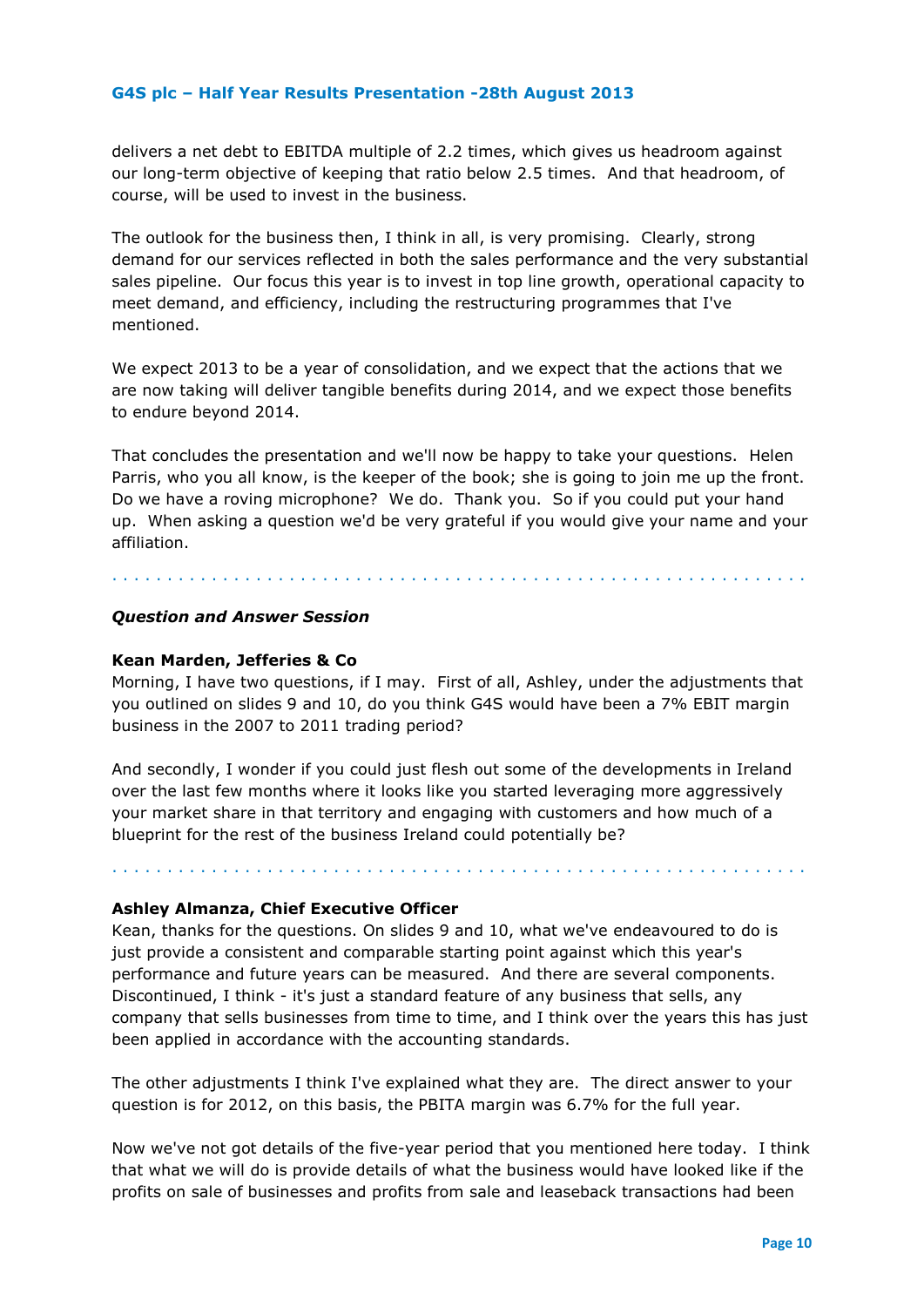treated differently, had not been part of the underlying results. It's our intention to include that information in the Annual Report as part of the five-year history.

You'll appreciate that going back - those are easy, they're big; easily easy identifiable items. Going back beyond that and in a deeper sense and looking at modern credits and so on, I'm not sure we will be in a position to do that. And I think when we have completed the work on restating, or representing I should say, the business performance without the disposal and sale and leaseback profits, we'll also show the represented PBITA margin, and you'll be able to, I think, get a fuller answer to that question.

On Ireland, I think the first thing I'd say is I don't regard our approach there as aggressive at all. We respect our customers. We want our customers to be successful, because if they're successful, we have a business. But equally, we do have an obligation to ensure that the capital we invest on behalf of our shareholders is adequately compensated, and the business in Ireland has for a long time not met that hurdle rate.

And so I think there's a range of measures that we're taking. The Company is sharing in the cost of change. And part of the restructuring that's evident in our numbers - part of the total restructuring charge is Ireland; I think about £12m of that number is Ireland, so we're sharing in the cost.

We are though asking our employees and our customers to participate in the change that is needed. And that work is not done, but we have been really very pleased with the constructive response that we've had from both customers and employees.The employees have, I think, substantially -Richard is not in the audience, but have substantially agreed to the changes that are necessary in order to provide a more efficient cost base and more flexible payroll effectively. And so we're having very constructive customer discussions.

Is it a blueprint? I think in some senses it is a blueprint, but each market is different. It's a blueprint only as much as we are determined to tackle underperforming businesses. We just simply can't afford to have them in the portfolio. Every business and all capital has to earn its place.And I think that's a very simple message that it's not aggressive. It's just easy for shareholders, employees, customers to understand that. And we'll go about that in a way that respects all constituencies, but including shareholders and our duty to give them a return.

#### **Andrew Grobler,** *Credit* **Suisse**

Just three, if I may. How was the remuneration policy changed from both a Board level and through the management team?

. . . . . . . . . . . . . . . . . . . . . . . . . . . . . . . . . . . . . . . . . . . . . . . . . . . . . . . . . . . . . . .

. . . . . . . . . . . . . . . . . . . . . . . . . . . . . . . . . . . . . . . . . . . . . . . . . . . . . . . . . . . . . . .

**Ashley Almanza, Chief Executive Officer** 

Andy, the remuneration policy at Board level is obviously set by the Rem Co and put up to a shareholder vote each year, so there's no change to report at this meeting. I'm sure Mark Elliott, the Chairman of our Rem Co, will provide an update on that at the AGM and we'll consult with shareholders before the AGM.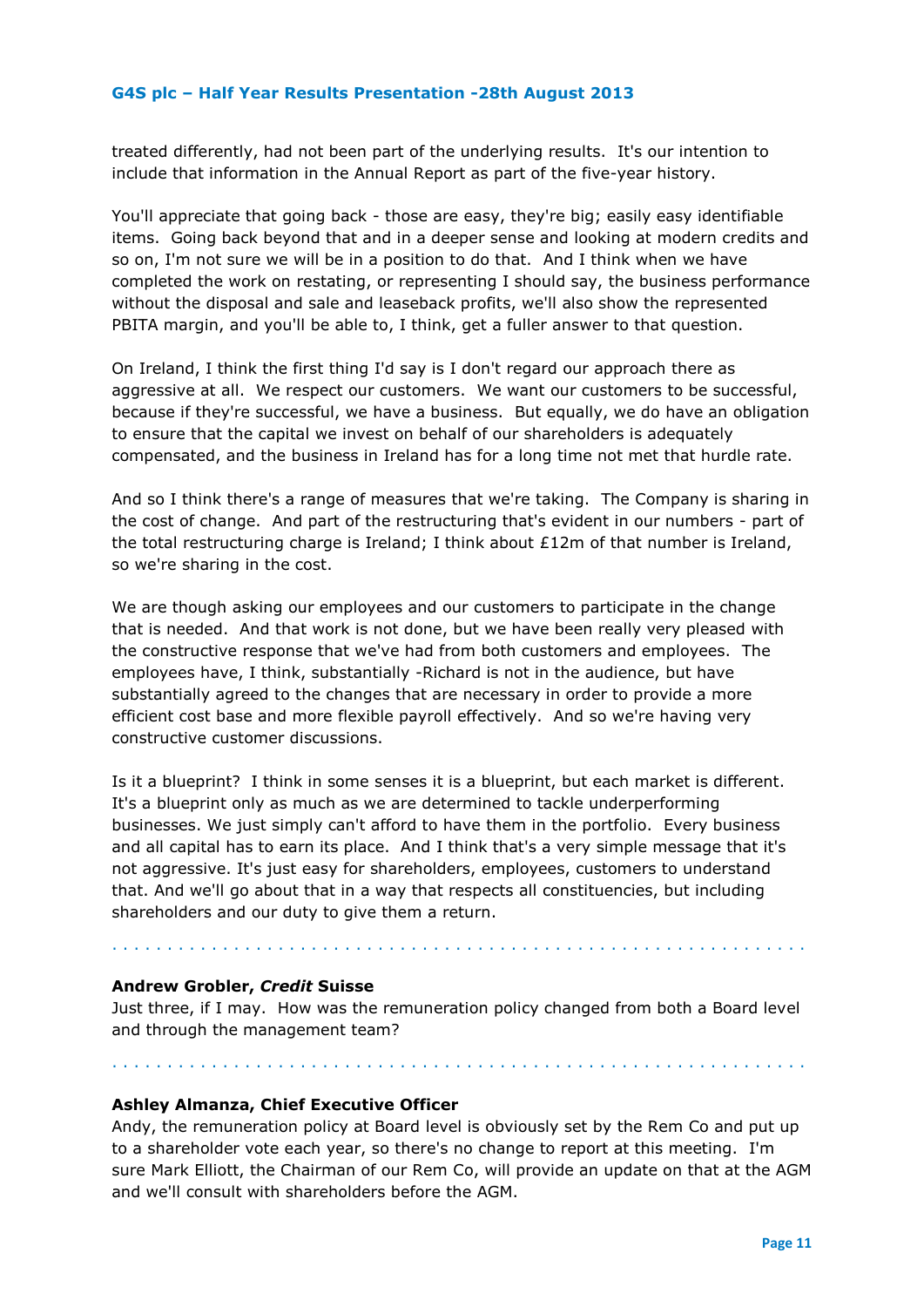Insofar as management is concerned, I think the principal change is not so much a change to the structure of the remuneration policy but the way in which it's to be applied. And that is to say the Executive Committee as a whole feels that it is appropriate for us to apply what you might call a quality filter on all results.So it's not, as I said in my presentation, it's not the number on its own that matters. It's the quality of the sales, the quality of the earnings, the nature, the sustainability of that profit, and the cash generation of that business.

All of those things will be taken into consideration and we have the flexibility to apply discretion to any bonus that will be earned at the end of the year. So that's the change really; not so much to the underlying structure at this stage.

Going forward, I think it's appropriate for this business, like any business, to constantly consider whether or not the remuneration structure aligns with the strategy and with the objectives of the Company.We're in the middle of a strategy review at the moment and we'll report on that in November. And that will in some respects, I'm sure, be taken into account by the Remuneration Committee as they get ready to go out and consult with shareholders. But nothing to report at this stage on the structure, just the way it's applied.

## **Andrew Grobler,** *Credit* **Suisse**

And secondly, the restructuring costs you mentioned at the beginning, are those going to be expensed through the P&L? So your underlying profit, will that be before or after that restructuring cost?

. . . . . . . . . . . . . . . . . . . . . . . . . . . . . . . . . . . . . . . . . . . . . . . . . . . . . . . . . . . . . . .

## **Ashley Almanza, Chief Executive Officer**

Those will be separately disclosed in the restructuring column and they will be expensed.

. . . . . . . . . . . . . . . . . . . . . . . . . . . . . . . . . . . . . . . . . . . . . . . . . . . . . . . . . . . . . . .

. . . . . . . . . . . . . . . . . . . . . . . . . . . . . . . . . . . . . . . . . . . . . . . . . . . . . . . . . . . . . . .

#### **Andrew Grobler, Credit Suisse**

Okay. And then just lastly, as you've gone round the business and met all the various people involved, what did you find that was better with G4S than you expected and what was worse than you had feared - expected?

. . . . . . . . . . . . . . . . . . . . . . . . . . . . . . . . . . . . . . . . . . . . . . . . . . . . . . . . . . . . . . .

# **Ashley Almanza, Chief Executive Officer**

Well, quite a lot was better than I expected, and maybe my expectations were in the wrong place to begin with. But I think the first - the most striking thing was the point I mentioned during the presentation was that in a good number of our markets, we're unable to meet demand. And that was really something I had not anticipated.

The other - I suppose I wouldn't call it a surprise, but pleasing thing, was the quality of our employees across the company was quite exceptional really, the commitment and the dedication to serving customers. I mean I touched briefly on health and safety and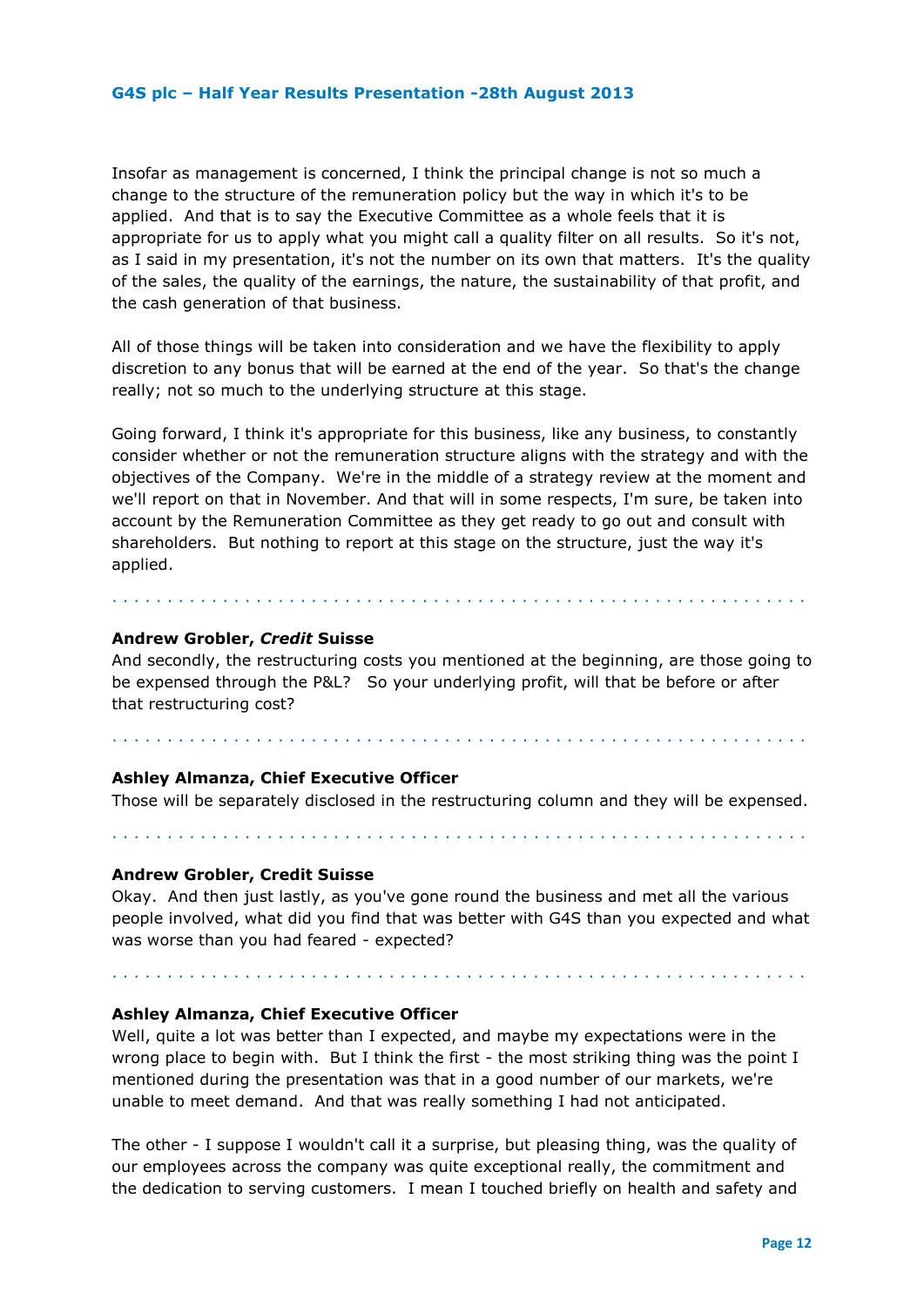what our people do for our customers; it's quite extraordinary actually, and I was very impressed with that.

Impressed also with the response to change, across the Company, there's been a very strong and positive response to change. I think people see the need. First of all, they see the opportunity that's there, and then they see the need alongside that opportunity to go back to the fundamentals; the customer, operational excellence, operational efficiency, and deliver an outcome for our customers and our shareholders.

So really for me, very energising going round the business, having town hall meetings and just getting an instant and very positive response from around the company. I think the response, from my point of view, was slightly unexpected; didn't know what to expect.

I think, you know, on the other side of the coin, I would just mention the things that are outlined on the presentation. The balance sheet was something which clearly you could see from the outside but couldn't see in all its detail. And so that was something we resolved to address quickly.

But frankly, the issues that we're identifying I genuinely do see as opportunities. If we're finding things that are not working as well as they could do, that must present us with an opportunity. So I come away from that enormously encouraged.

I must stop there and I'm going get someone else to ask a question. Can we ask the gentleman in the front, please, who's been patiently waiting?

. . . . . . . . . . . . . . . . . . . . . . . . . . . . . . . . . . . . . . . . . . . . . . . . . . . . . . . . . . . . . . .

## **Robert Plant, JPMorgan**

At the time of the Q1, the margin guidance was downgrade by 60 basis points. There were quite a few elements. It was UK, Ireland Cash, UK Government, Europe, Dutch prisons, African bad debt. Have any of those factors got better or got worse?

#### **Ashley Almanza, Chief Executive Officer**

. . . . . . . . . . . . . . . . . . . . . . . . . . . . . . . . . . . . . . . . . . . . . . . . . . . . . . . . . . . . . . .

I hesitate to say they've gotten better until they've delivered, but we are seeing a slight pause in the rate of attrition in demand for service in Holland.

I don't take that to mean anything more than a temporary pause. I think unless and until we get a clear commitment from the Government to restore demand levels, we have to continue with our restructuring programme. And we are engaging actively with the Government to clarify what level of demand it is they're seeking.

Now I think the other items were the write-offs and were one-off in nature. We've put those behind us. And our focus there really is to put in place management and processes to minimise the chance of recurrence.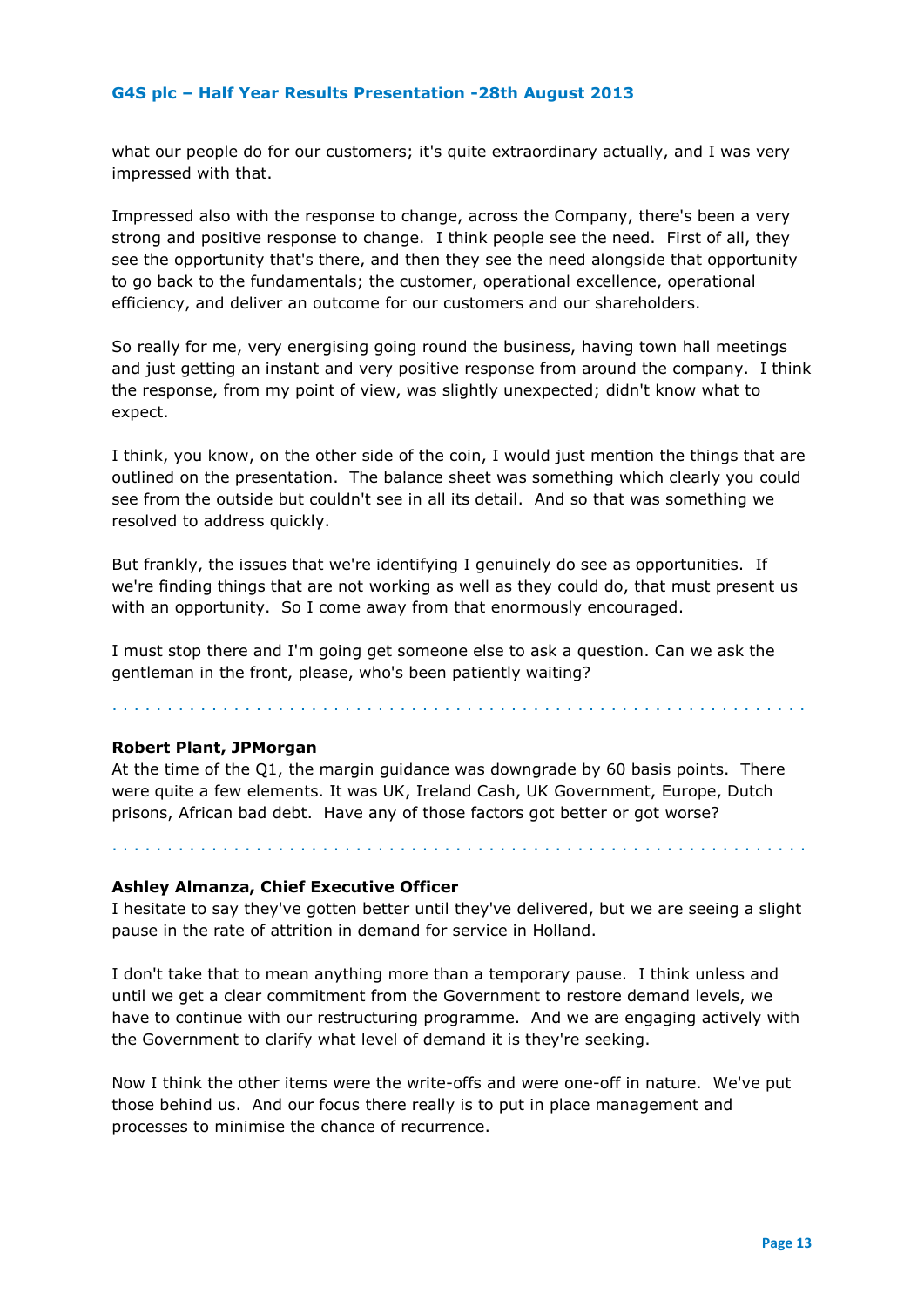The other item we mentioned in May was the UK Cash business. And having had the opportunity to sit down with the management team and look at that, the very clear conclusion was that we need to restructure.

So we're going to be rationalising our branch network, taking out I think seven or eight branches. We have to go about that in quite a careful way; in a measured way, as I said. It's an important part of our customers' - effectively it's our assets but an integral part of their infrastructure, and that will take a bit longer. So I think those things will improve.

. . . . . . . . . . . . . . . . . . . . . . . . . . . . . . . . . . . . . . . . . . . . . . . . . . . . . . . . . . . . . . .

I think did I miss part of your question?

## **Robert Plant, JPMorgan**

African bad debt; Djibouti?

## . . . . . . . . . . . . . . . . . . . . . . . . . . . . . . . . . . . . . . . . . . . . . . . . . . . . . . . . . . . . . . .

## **Ashley Almanza, Chief Executive Officer**

I don't think we're going to recover that. That's not going to get better.

#### **George Gregory, UBS**

A few, if I may, firstly, just in terms of the rebasing of numbers. In your view, Ashley, is it done, or could we expect or might we expect further discontinued or disposed of items?And secondly, just following up on that, what if any guidance are you giving for this year in terms of margin or other, just so we can set some sort of a base?

. . . . . . . . . . . . . . . . . . . . . . . . . . . . . . . . . . . . . . . . . . . . . . . . . . . . . . . . . . . . . . .

Thirdly, cash, you gave the net cash from operations, I think  $E221m$ , and there's a  $E76m$ Olympics receivable and £60m deferred benefit; could you help us bridge the gap between PBITA and that number, just so we get a sense for what's happening with working capital and other items?

. . . . . . . . . . . . . . . . . . . . . . . . . . . . . . . . . . . . . . . . . . . . . . . . . . . . . . . . . . . . . . .

#### **Ashley Almanza, Chief Executive Officer**

Okay, thanks, George. Let me take the cash question first. Just to clarify that footnote, those items are going in the opposite directions, so net-net, year on year, actually, the Olympic effect is about £64m. The receipt was £76m, but there was a £12m in the prior year.So the year-on-year effect is £64m and then there's - so that's a benefit to this year. Going in the other direction are payments which were due in December but were deferred into January of this year, so net-net actually there's not much difference as a result of those two items to the cash flow.

I think working capital has continued to increase over a long period in the company and it's an area of close focus.So there's now a separate part of our monthly performance review process which focuses this is on working capital, and it's a fairly - there's nothing ground breaking there; basic stuff. We want to break down the working capital, drill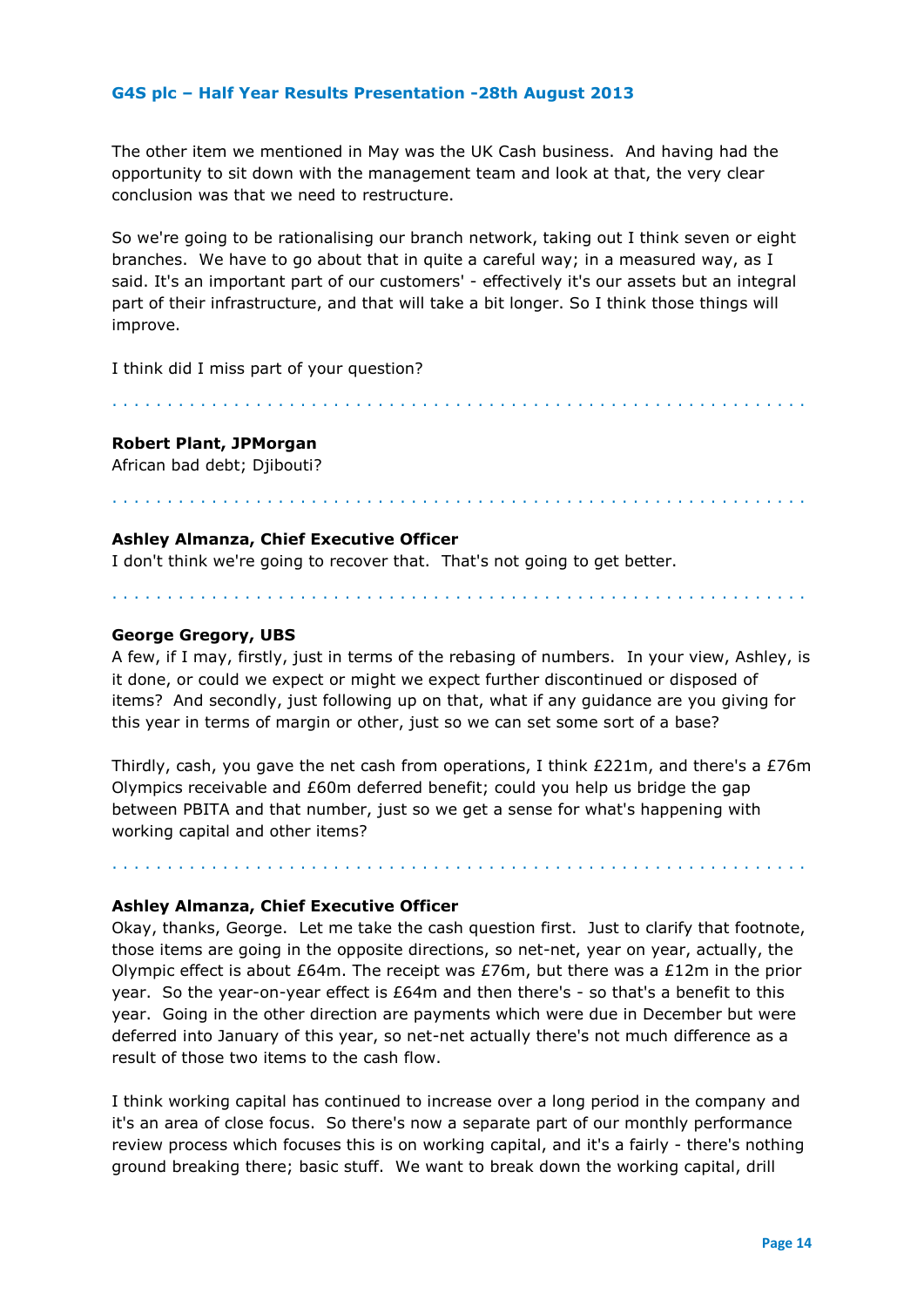down to an operational level and understand almost at a shop floor level what's going on in working capital, and then set targets for improvement in working capital.

That initiative has just begun. We had the first series of meetings last month. But it's going to be a permanent feature of our business going forward and I would be surprised if we find we're unable to deliver some cash improvement from that.

On rebasing, will there be more, and you mentioned discontinued. I think discontinued, there will from time to time be discontinued businesses. That's a healthy part of capital discipline in my view is to ensure that businesses earn their place in the portfolio, and we'll just follow the accounting rules.

We'll present it separately always and then you have the option of adding it in if you wish or taking it out. You'll always get separate disclosure and then you can decide how to treat it.In order to achieve comparability year on year, the accounting standard is designed to achieve that. And we'll just follow the accounting standard and hopefully we'll give you comparable numbers.

Other items; in terms of rebasing, I think as far as 2012 is concerned, we're done. I don't expect to revisit that.Our balance sheet review, so at £180m for continuing operations, that was a pretty detailed review, essentially, all 126 countries participated in one way or another. It was led by Stuart Curl; it was reviewed by our auditors. In the time available, I think it's a pretty thorough job.

Will there be other things? Can't rule that out, but I wouldn't expect anything approaching this sort of magnitude, anything material, but there might be things from time to time when we look at the judgment or when we say, well, with hindsight, that might have been a different judgment that we would have applied. But I think we've done most of the heavy lifting there.

Your last question was on guidance. The restated full-year number for 2012 is £474m, and I mentioned that we expect this year to be a year of consolidation. We've got a lot of work to get after; we're not taking our foot off operational performance. But I don't expect this year for us to see the benefits of all the actions that we're taking, I expect those to come, start to come through next year.

And that's I suppose a roundabout way of saying I don't expect compared to last year's base number to make a big step forward or take a big step back. I think this year is steady as she goes.And the margin will be what the margin will be, we'll report it, we know it's important. Of course, every business should have management action in place to improve sales mix and reduce costs. That's what we do. But I don't think it's an effective tool for guidance, I think it's an important number to report after the fact, and then you can judge whether you regard that as a good, bad or indifferent number.

I think we will provide as much guidance as we can around growth and what sort of profitability we expect to achieve, and then we'll report the numbers and you can judge the performance.

. . . . . . . . . . . . . . . . . . . . . . . . . . . . . . . . . . . . . . . . . . . . . . . . . . . . . . . . . . . . . . .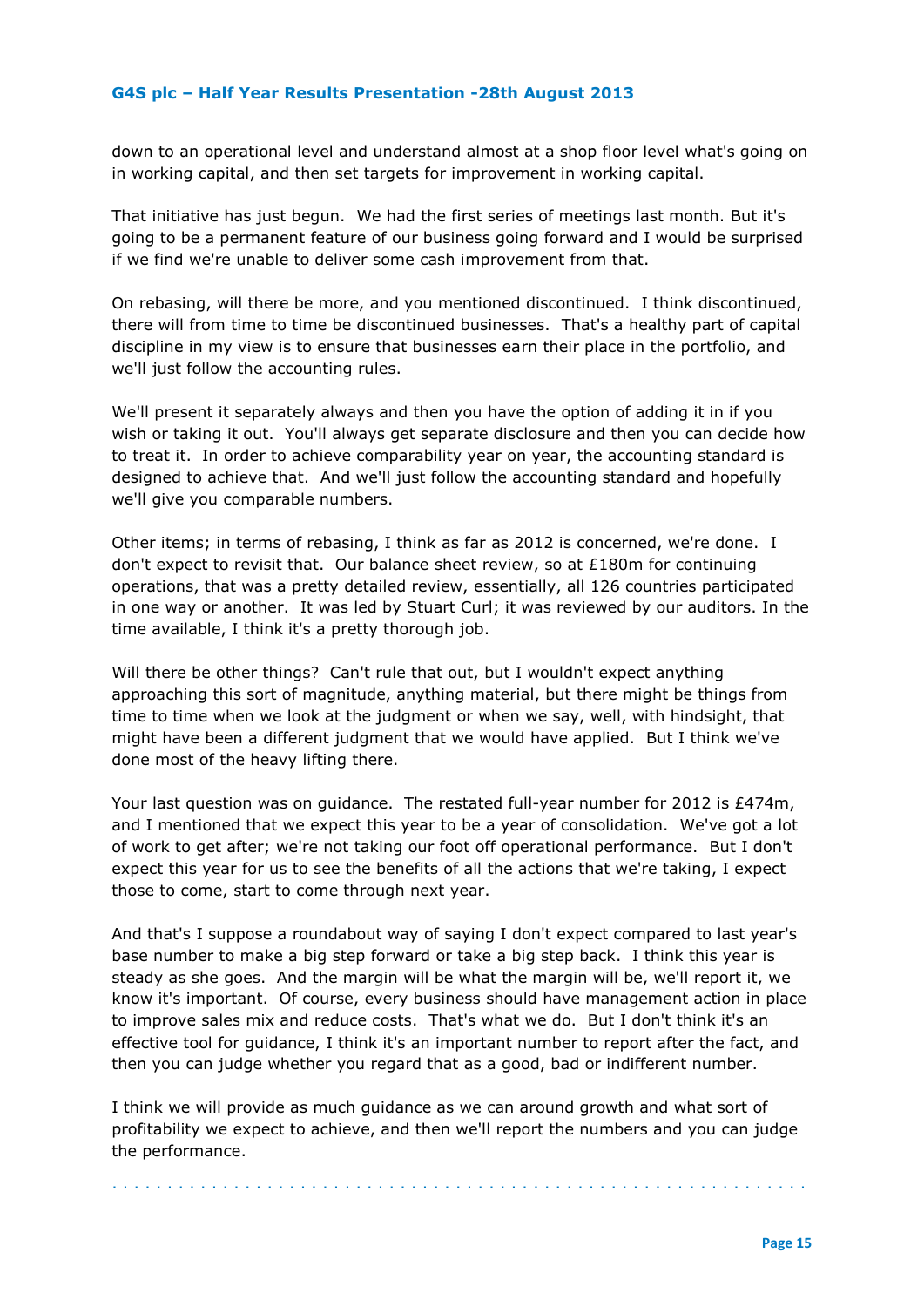## **George Gregory, UBS**

Thanks.

. . . . . . . . . . . . . . . . . . . . . . . . . . . . . . . . . . . . . . . . . . . . . . . . . . . . . . . . . . . . . . .

## **Andrew Ripper, BofA Merrill Lynch**

I've got a couple, if I may. First of all, I appreciate you're managing the business on a regional basis, but I wonder if you perhaps could talk to the matrix of business activities, demand business that you've got, Electronic, the Cash business and maybe the Outsourcing business against developed and developing in terms of where you see the most attractive incremental returns and where you see the least attractive returns and how you may invest accordingly, please?

. . . . . . . . . . . . . . . . . . . . . . . . . . . . . . . . . . . . . . . . . . . . . . . . . . . . . . . . . . . . . . .

## **Ashley Almanza, Chief Executive Officer**

Certainly, thanks, Andrew. Let me just take a moment to expand on what we're doing in the business and strategy review that leads up to November.We've gone out - typically, strategy has been - the strategy process has been run in this company in a top-down fashion. Nothing wrong with that; lots of companies do it; it's a perfectly acceptable way and we'll continue to do that as well; but it's been a while since we had conducted a bottom-up process. And so we put together a team with representatives from all of the regions and representatives from head office. And we asked a few very basic fundamental questions.

For each of the core product lines, the ones you mention, tell us about the market you're in, wherever you are operating. What's the size of the market? What's the market structure on the supply side and the demand side? How do you see that evolving over the next three years to five years? And what do you expect our business to do against that backdrop?

So we're sort of taking your question but to a deeper more granular level. And our purpose is, first of all, to get a clear picture of the business from the frontline. And the second objective is the one that you mention; to make decisions about allocating people and capital.And we don't have the complete answer to that, and I dare say we'll never have the complete answer, but we'll have a much better answer in November.

What we do know is that there is in principle, there appears to be quite exceptional demand for our business services in Asia, Africa, Latin America. I would add actually North America and UK, although for different reasons. I've been you know I didn't quite answer all the questions that Andy asked, but another thing that's impressed me as I've gone around the business is - and it's not uniform, by the way. This is a very large company and not everything's the same everywhere. But there are pockets of excellence undoubtedly in a number of areas. And one of those areas is product innovation; I've really been very, very impressed with what some of our people are doing to go to our customers and say here's a different and better way for us to deliver the service and that has benefits for both you and us.

So I don't know the answer to that, but we can see very strong demand in the emerging markets, that's not surprising, you can see it in the numbers. We see it in all products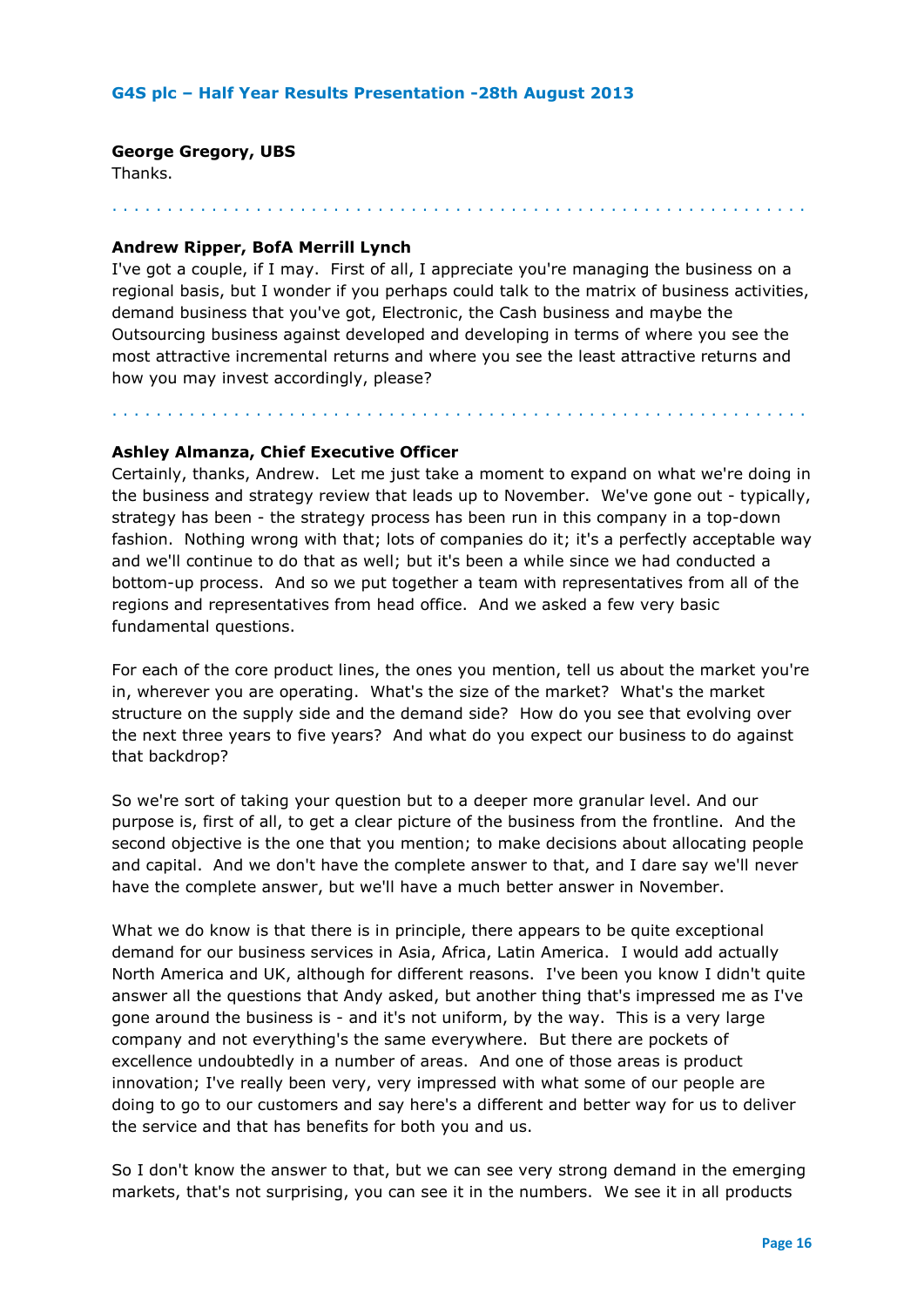lines on the security side. Outsourcing is somewhat different, but in security in emerging markets, we're seeing more or less strong demand across all product lines.

Outsourcing is different. That is weighted towards OECD countries where governments are obviously focusing on delivering public services in a more efficient way. And I think some countries outside of what we would typically have called developed, but are nevertheless OECD countries, we're starting to see that sort of activity as well; South Africa, Australia, early days. But of course, we've got an important and growing Care and Justice business in Australia, for example.

So it's not one size fits all and I think product innovation in the UK and in North America has the potential at least to deliver some incremental growth at good margins.

We're going to try and take the best from around the Group and employ it wherever we can. Europe is clearly our most demanding market at the moment, not just for our business, for all businesses. And apart from the restructuring, what we're trying to do is take best practice from other parts of the Group, whether that's operating systems or product innovation, and transfer those into Europe to give ourselves the best chance of improving the customer service, and as a result kick-starting growth.

So it's a slightly round-the-houses answer, but hopefully gives you a flavour.

. . . . . . . . . . . . . . . . . . . . . . . . . . . . . . . . . . . . . . . . . . . . . . . . . . . . . . . . . . . . . . .

## **Andrew Ripper, BofA Merrill Lynch**

I'll come back in November with some more detail. Just two quick specific ones, tagging, obviously you've withdrawn from the bid process. Just to help us in terms of modelling, I wonder if you could give us a feel of what you're expecting to make on that contract in 2013 so that we can factor it in?

And then secondly, in terms of the real costs, you mentioned  $£12m$  in Ireland, I wonder if you could just bridge to the £30m to £35m total where you're going to spend the money?

. . . . . . . . . . . . . . . . . . . . . . . . . . . . . . . . . . . . . . . . . . . . . . . . . . . . . . . . . . . . . . .

#### **Ashley Almanza, Chief Executive Officer**

So let me deal with the tagging. Do you want to do it? I'll give my voice a break, you'd like to hear from Helen I'm sure.

. . . . . . . . . . . . . . . . . . . . . . . . . . . . . . . . . . . . . . . . . . . . . . . . . . . . . . . . . . . . . . .

#### **Helen Parris, Director of Investor Relations**

Yes, sure. I think at the time of the IMS, or most of the year we've been highlighting obviously the impact of the reduction in the profits. So last year we had a contribution of about  $E20m$  and we expected it to come down to about  $E12m$  for this year on the existing contract.

. . . . . . . . . . . . . . . . . . . . . . . . . . . . . . . . . . . . . . . . . . . . . . . . . . . . . . . . . . . . . . .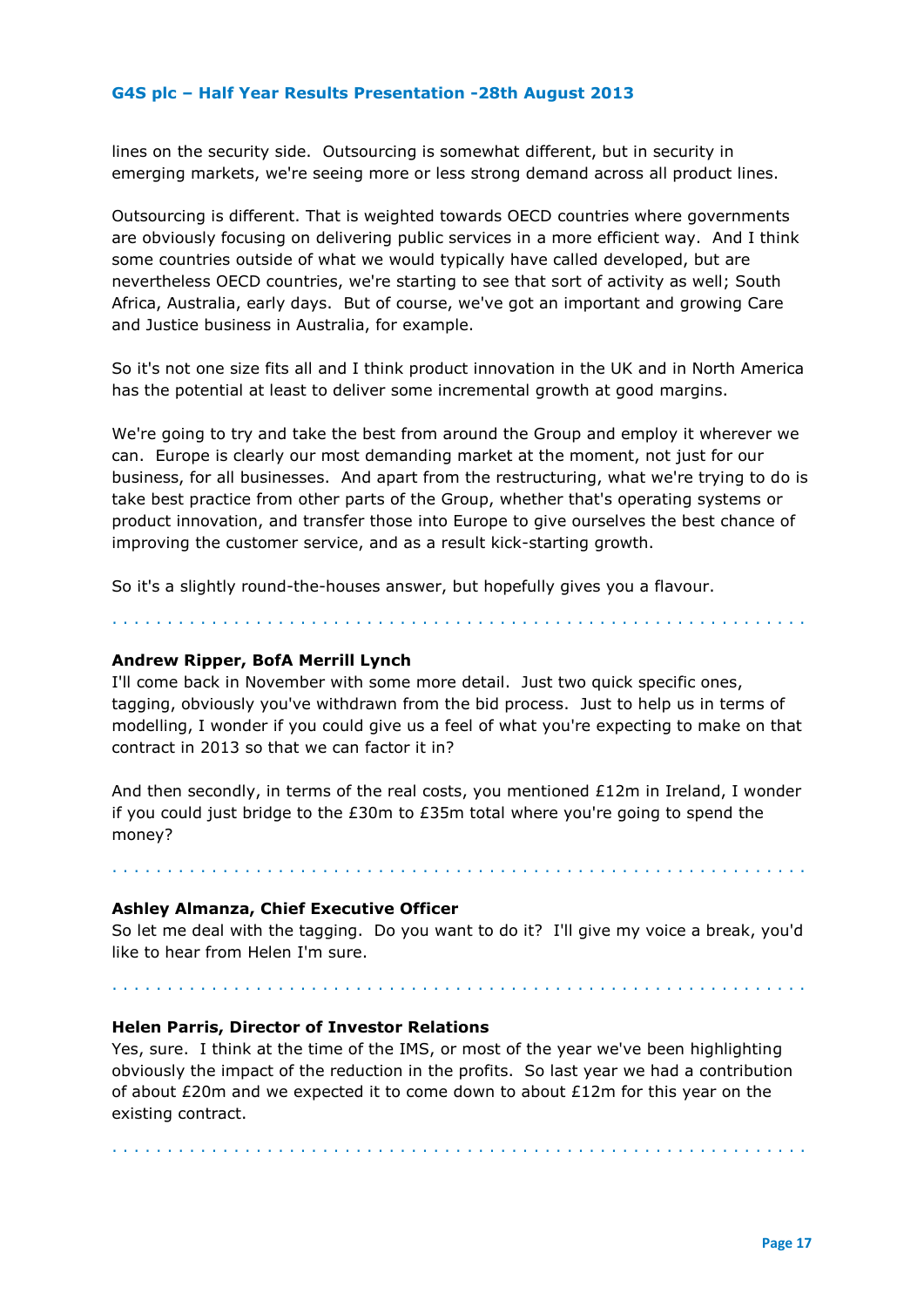#### **Ashley Almanza, Chief Executive Officer**

And then the new contract was going to contribute about £3m. That's obviously not going to be - remind me. I'm sorry, what was the second question?

. . . . . . . . . . . . . . . . . . . . . . . . . . . . . . . . . . . . . . . . . . . . . . . . . . . . . . . . . . . . . . .

#### **Andrew Ripper, BofA Merrill Lynch**

Just a breakdown of where you're going to spend all your …?

. . . . . . . . . . . . . . . . . . . . . . . . . . . . . . . . . . . . . . . . . . . . . . . . . . . . . . . . . . . . . . .

#### **Ashley Almanza, Chief Executive Officer**

Yes, the UK is around  $£10m$  in the cash business, about  $£5m$  in back office, and the balance is Europe.

. . . . . . . . . . . . . . . . . . . . . . . . . . . . . . . . . . . . . . . . . . . . . . . . . . . . . . . . . . . . . . .

#### **Andy Chu, Deutsche Bank**

A couple of questions please. I think you've impaired and written off about £52m worth of debtors. Wondered if you could just explain how that's come about. Are they aged debtors, or is it the case that it's similar to Djibouti where I believe you were billing for work that should never have been billed for?

And then maybe a little bit of a tangential question over controls. In your last answer, you talked about this being a very large company, things aren't the same everywhere. Are you confident - I know it's early days, with the controls environment within G4S, given the size? And just initial thoughts, please.

. . . . . . . . . . . . . . . . . . . . . . . . . . . . . . . . . . . . . . . . . . . . . . . . . . . . . . . . . . . . . . .

# **Ashley Almanza, Chief Executive Officer**

Okay. So on receivables, I would call this an exercise in housekeeping, and we've basically - it's a companion piece to the working capital work that's been started; drilling down into sales, creditors, inventory, and getting a much clearer picture of aged analysis; what, and where debtors are long overdue, what steps are being taken to recover them, what the prospects for recovery are, and so on.

So it's really just a trawl. It's not a Djiboutiesque type exercise at all, actually, and much needed housekeeping really.

That's not to say we won't pursue some of those claims. It's just from an accounting point of view recognising that recoverability is sufficiently in doubt to impair them. Some of them I think are beyond pursuing.

On controls, this is an area we need to invest in. Part of the restructuring in the back office in the UK will help with that. Putting in - part of that as work again that Stuart Curl initiated and is leading, and it will put in place systems and processes that enhance our controls.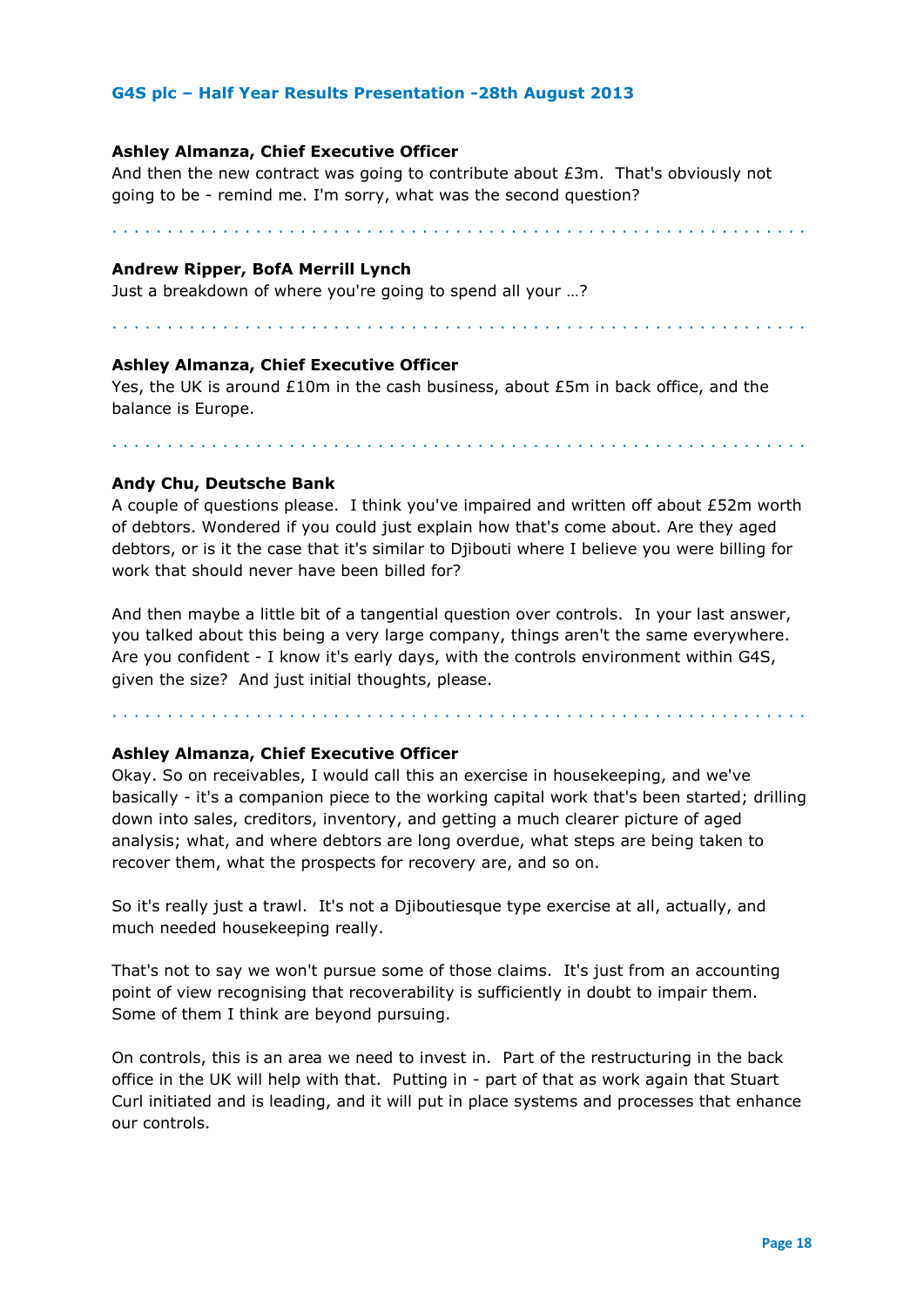I think this is a challenge for the Group and something we need to put a lot of effort into. I think this is also not unrelated to the portfolio review. We have a long tail of small businesses which are on their own and today not material.

Now I should acknowledge up front that we have got good colleagues doing good work, important work, in those businesses. However, we have to take a view as to whether or not those small businesses can grow in time to be material businesses.

I think one of the control questions we have to deal with is management dilution. In common with other companies, smaller businesses tend to have less controlled infrastructure, and that means on average over time, that's where you can have - let's call them events. And those events can absorb a lot of management time.

So I think that's one of the filters that we're applying as we go through the portfolio review. Clearly, if we've got some acorns that can grow into big oaks, we're going to hold on to those; we're going to nourish those businesses and try and develop them into material businesses.But those businesses that are of a scale which means they're better owned by somebody else, we'll take I think rational decisions, and I think that will help control across the Group.

. . . . . . . . . . . . . . . . . . . . . . . . . . . . . . . . . . . . . . . . . . . . . . . . . . . . . . . . . . . . . . .

#### **Charles Wilson, Goldman Sachs**

Two questions - one on the balance sheet and one on margins. You very helpfully pointed out that with all the disposals and the rights - with rebasing you'll be at 2.5 times net debt to EBITDA, on what time basis? Is that 12 months trailing of EBITDA, or you expect to be there at the end of this year? And secondly, does that EBITDA number, is that on the new way of calculating it, please?

And then on a follow-up to that, you also mentioned that you were close, or close to being downgraded. The way you calculate your net debt to EBITDA, what was the level where you thought you would be downgraded at, or what indications were you given you'd get downgraded at?

. . . . . . . . . . . . . . . . . . . . . . . . . . . . . . . . . . . . . . . . . . . . . . . . . . . . . . . . . . . . . . .

#### **Ashley Almanza, Chief Executive Officer**

Okay. The 2.2 times is a pro forma number, so it's just to say if all of that funding was in place today, that would be the number. So it's not intended to be a projection against a particular date.The rate of progress I think is going to depend on a number of factors; clearly, on how things go today. We've taken the first management actions that we've now got binding agreements for Canada and Colombia.

As I said earlier, one of the advantages of a stronger balance sheet is we can take our time and get the right value for shareholders on our portfolio action. So the timing of the US disposal process, likely this year, but that is subject to a satisfactory price and satisfactory terms.If we don't get that, we'll keep the business, and we'll put in place management action to improve the business, and we'll find the right opportunity, the right time, to crystallise value for shareholders. So that process has to run its course.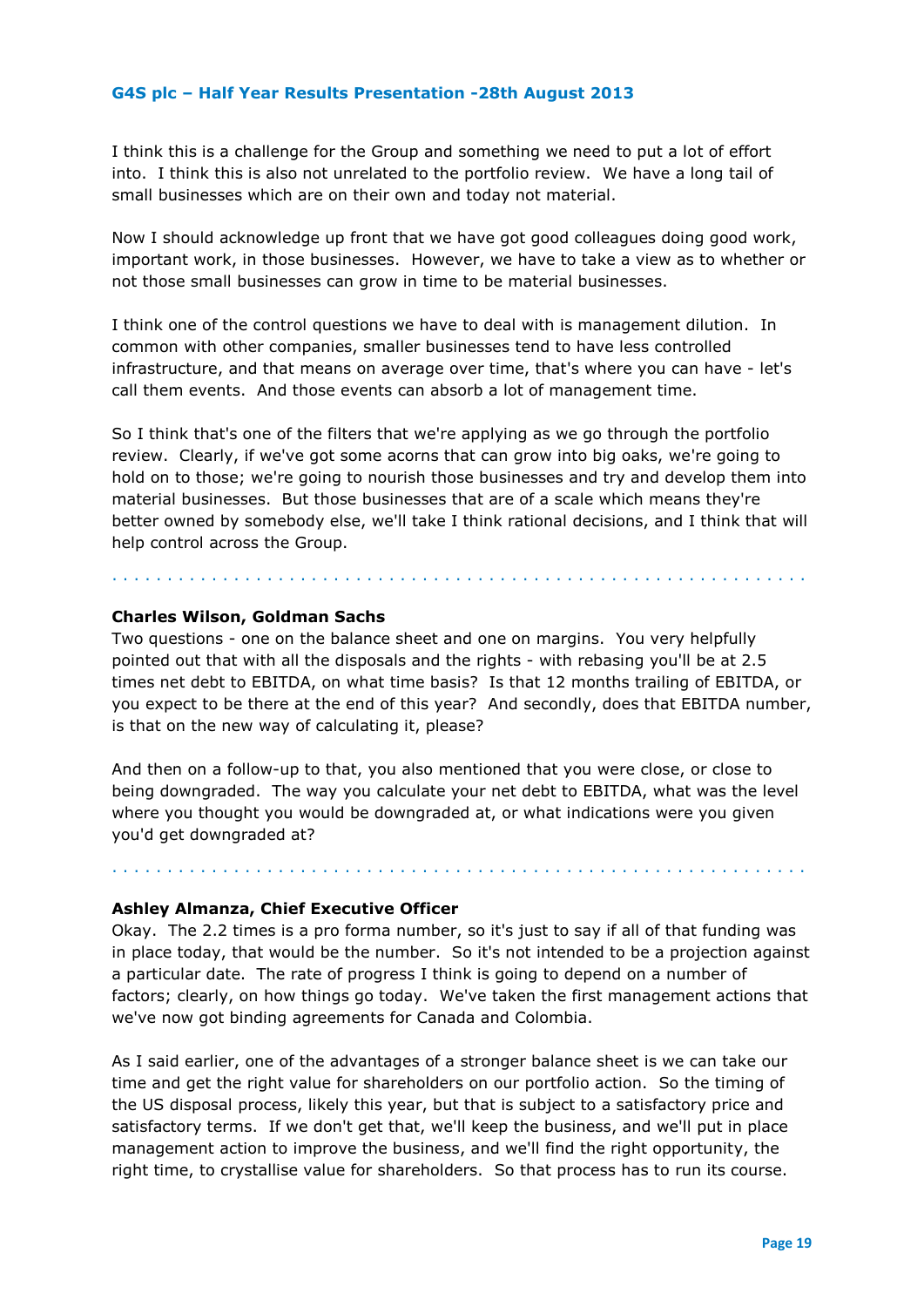The calculation; we've tried to help there by putting - Helen you're going to help me. Tell me what page it is, please, will you?

. . . . . . . . . . . . . . . . . . . . . . . . . . . . . . . . . . . . . . . . . . . . . . . . . . . . . . . . . . . . . . .

# **Helen Parris, Director of Investor Relations**

It is on page 26 of the announcement. We've given you how we've calculated net debt to EBITDA. And so what you can see is that we take a rolling 12 months on the underlying, so basically, as you said, this is restated numbers that we've shown for the second half of 2012 and the first half of 2013 on an underlying basis. But to actually for you to recreate that calculation is on the bottom of 26.

. . . . . . . . . . . . . . . . . . . . . . . . . . . . . . . . . . . . . . . . . . . . . . . . . . . . . . . . . . . . . . .

#### **Ashley Almanza, Chief Executive Officer**

The downgrade question; it wasn't really, Charles, a question of either us or S&P saying cross that line and you're done. It was a balanced judgment looking at all of the credit metrics.As you know, the rating agencies tend to look at this through two filters, a business risk profile and a financial risk profile. And our business risk profile has been and remains pretty positive that reflects the highly diversified geographic footprint, the diversified customer base is a positive. But obviously, the financial profile had deteriorated quite sharply; you can see that in the cash flow and net debt slides.

And I think the conversations that we had had with the rating agencies over the last three months, together with our own assessment, made it clear to us, to the Board, that the balance of risk was heavily weighted in that direction.

And I think experience is that going down is a lot easier than coming back up, and of course it was £30m price tag per annum going down. So we thought it was in shareholders' interests to act promptly and minimise that risk.

#### **Charles Wilson, Goldman Sachs**

I also had question on the margins. You did give guidance kindly that you'd be 60 bps down year on year for this year, how does that relate to the 6.7% which you're quoting that's 2012 level?

. . . . . . . . . . . . . . . . . . . . . . . . . . . . . . . . . . . . . . . . . . . . . . . . . . . . . . . . . . . . . . .

And secondly on the margin, it's my impression that underlying margins have been going backwards for a number of years but maybe not been that obvious; would you expect that maybe they will start to stabilise in 2014?

. . . . . . . . . . . . . . . . . . . . . . . . . . . . . . . . . . . . . . . . . . . . . . . . . . . . . . . . . . . . . . .

#### **Ashley Almanza, Chief Executive Officer**

So on the guidance, the 60 basis points, as I said, I don't intend to offer guidance on a margin basis. I think, if I may, I think the laser precision guidance that's been provided around 10 basis points, 20 basis points, I don't think it's an appropriate guidance tool for us. We'll give you as much as we can to help you model the business and understand it, and then we'll report the actual margin, and everyone can, as I said earlier, judge whether that's good, bad or indifferent.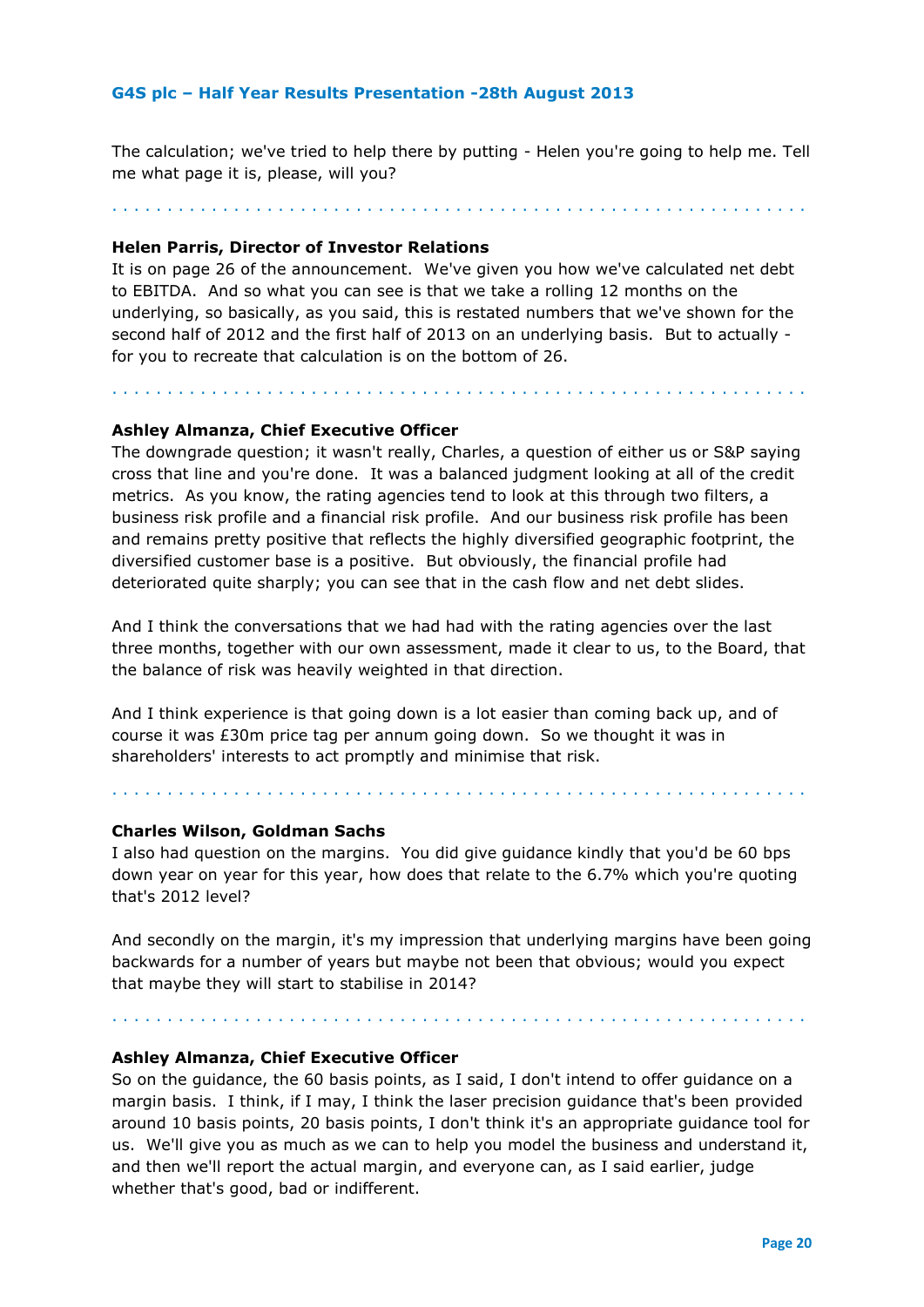Do I expect them to stabilise? That's certainly our objective. We want to do our best to grow a profitable business, and that involves managing revenue, revenue mix, costs. And we're taking action this year; we're investing shareholder funds to restructure businesses that must give us a return. So the short answer is, yes.

I think just to say if we had - and I'm not leading the witness here, I'm just using this as an example. If we had an opportunity, let's say, to build a business with, pick a number, it's not a real number, £500m of profit at a 6.7% margin, or an opportunity to deliver results of £450m at 6.5%, I mean I know which one I think is better.

So my point is not to diminish the importance of margins, but just to say, as I said about the OCF metric, we can't fly this company with one instrument, you need a dashboard of instruments and we need to be constantly making judgments about what is the best result for shareholders, what creates the greatest source of shareholder value.And in my book that is sustainable, profitable growth, because that will put us in a position to grow the dividend. Our dividend policy will be unchanged, we're going to grow dividend in line with underlying earnings.

This year, it shouldn't really - as you're seeing, we've kept our dividend flat at the halfyear. I'm not making any commitment, I can't; that's a Board decision, about the full year.I think you have to look at the profit and dividend in the context of my comments about this year being the year of consolidation, and then next year, we start to move forward.

So I completely respect the interest in the margins. It's interesting to us; it's important to us. But it's one dial on the dashboard for us.

Wow. That got you going.

## **Paul Checketts, Barclays Capital**

I've got two questions, please. On the idea of portfolio management, can you give us a sense of the sort of criteria you'll be considering when you decide whether or not a business will stay or leave the portfolio?

. . . . . . . . . . . . . . . . . . . . . . . . . . . . . . . . . . . . . . . . . . . . . . . . . . . . . . . . . . . . . . .

And then the second question is on the UK Government space. Can you - it might be one for Helen. Can you help us again with how much revenues we have from the UK Government now and what is due to end in the next 12 to 18 months?

#### **Ashley Almanza, Chief Executive Officer**

. . . . . . . . . . . . . . . . . . . . . . . . . . . . . . . . . . . . . . . . . . . . . . . . . . . . . . . . . . . . . . .

Okay. So I'm going to come to Helen in a moment on the UK Government.On portfolio, I think again, nothing completely original on our part. We're looking at first and foremost the market, market structure, and how we expect that market structure to evolve. Is this a growing market?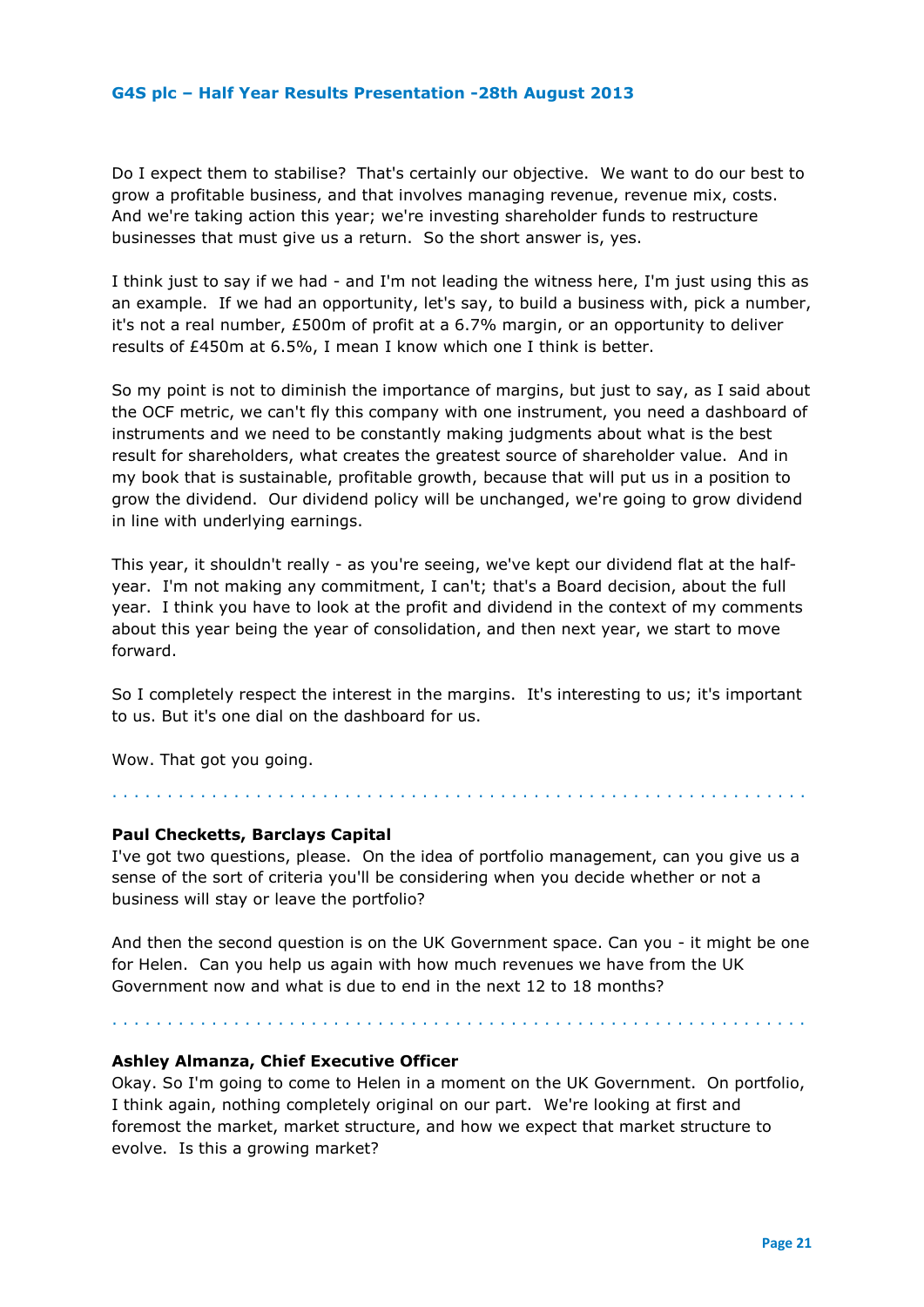By the way, there's nothing wrong with a mature market that's cash generative and has got a nice stable market structure. We're looking at market structure, how we expect it to evolve. Is it a material business? Is it cash generative?Can somebody else - is it more valuable to somebody else? I think is sort of the limit to that question, really. But in principle, no. If there's somebody else who is a better owner of the business, then we have a responsibility to look at that particular business, I mean.

Yes, I think that's it. Does it fit? I suppose the other criteria is to come to Colombia data storage. Great piece of local entrepreneurial brilliance, actually, by the team in Colombia; create a business out of nothing which we've been able to sell at a very handsome price. But it's not something where we have deep expertise.So I think we have as a management team to be convinced that we have real expertise to own that business, manage it and grow it.

#### **Helen Parris, Director of Investor Relations**

Sure. On the UK Government side, it's around 10% of Group revenues; so basically looking at last year's numbers, around £700m of revenue.It's quite diverse in terms of number of contracts, I think it's over 80-plus contracts and numerous different government departments.

. . . . . . . . . . . . . . . . . . . . . . . . . . . . . . . . . . . . . . . . . . . . . . . . . . . . . . . . . . . . . . .

Obviously, there's some concentration around some of the larger PFI type contracts. And as far as I'm aware, there isn't anything of any of those significant size. So I can't speak for all 80 contracts, but in terms of the larger contracts, I'm not aware of any that are due up for renewal over the next 12/18 months. And if I'm wrong, I'll follow up on that. But I'm pretty sure there's nothing that we're expecting.

On the other side, we have actually seen some extensions in terms of expansion of Park Prison, for example.So I think in terms of that 12 to 18 month period, based on what we know, we would expect it to be reasonably stable. And obviously, in terms of other opportunities, are probably a bit further down the line.

. . . . . . . . . . . . . . . . . . . . . . . . . . . . . . . . . . . . . . . . . . . . . . . . . . . . . . . . . . . . . . .

#### **Ashley Almanza, Chief Executive Officer**

There's also no reason why the capability that we have in Government Outsourcing can't be applied to local government. In fact, it is being applied to local government. So that's some opportunity that we're keen to keep in focus.

. . . . . . . . . . . . . . . . . . . . . . . . . . . . . . . . . . . . . . . . . . . . . . . . . . . . . . . . . . . . . . .

. . . . . . . . . . . . . . . . . . . . . . . . . . . . . . . . . . . . . . . . . . . . . . . . . . . . . . . . . . . . . . .

#### **Paul Checketts, Barclays Capital**

Can I just ask, on the portfolio management side, there's been commentary on the potential for splitting up the business into developing and developed, and separating Cash Solutions, what are your thoughts at this stage?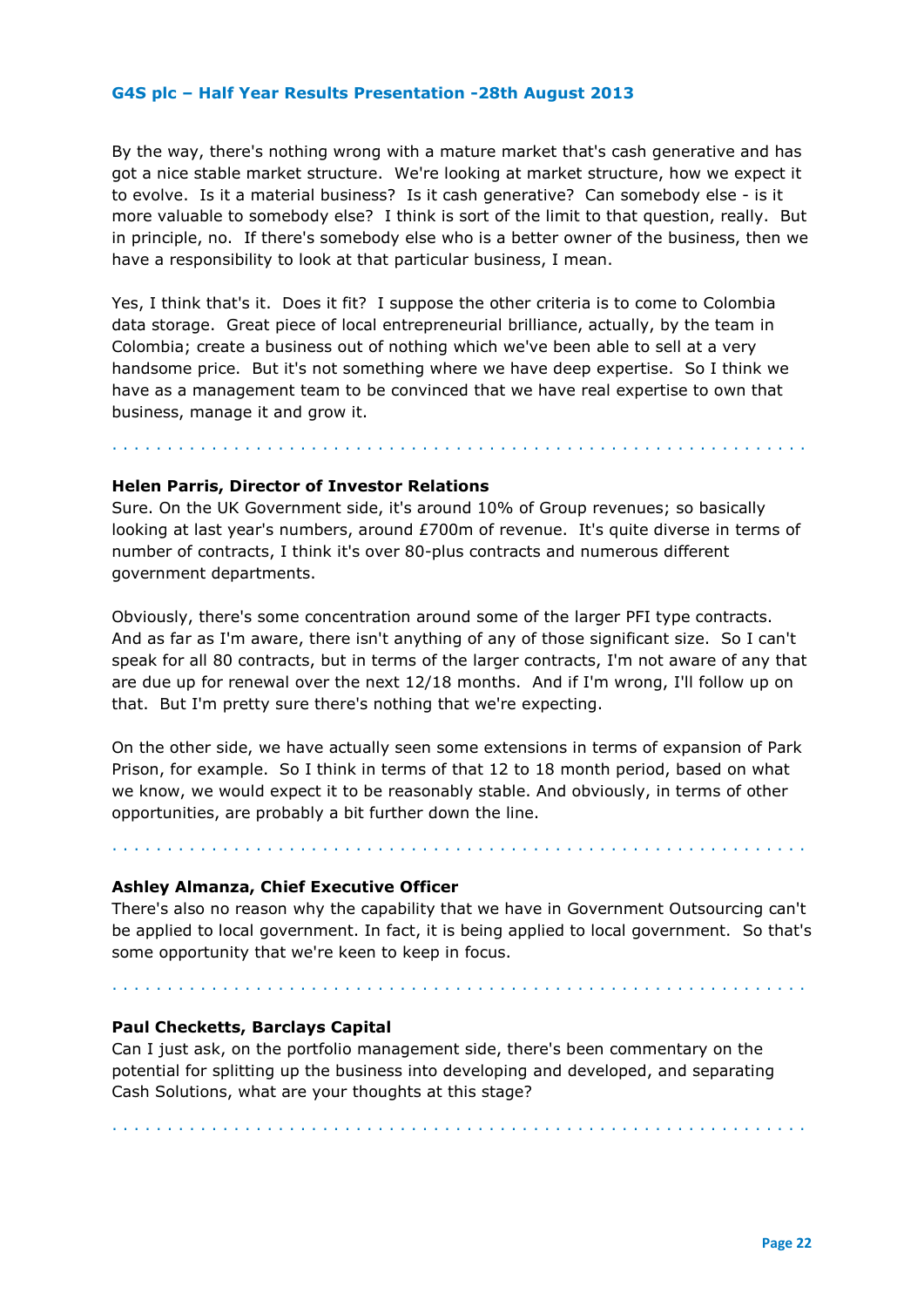#### **Ashley Almanza, Chief Executive Officer**

It's not something we are considering. There's undoubted synergies in keeping the business together, you know in any business, nothing's off the table forever, but we're not considering it at the moment.

We talk about the phenomenal growth we're experiencing in developing markets. Many of the business leaders in those businesses come from our developed market businesses. Bid teams; I want to see more of this, I want to see us using highly skilled bid teams from our developed market business to go and provide support in our developing markets.

Remember, we're in a position where we're unable to satisfy demand in some of our markets. Well, the first and most obvious place to find resource to address that opportunity is inside our own company.And there are, you know, just in the last month, there are some really powerful examples of that where we have an unexpected opportunity has arisen. So in Australia, the City Government announced a change in its policy; so the Department of Immigration now will be processing all asylum seekers offshore Australia.

Well, we have a big offshore facility, and our customers are asking for help. They're looking for a very significant step up in service provision. We're able to respond to that because we've got capability in the UK in Care and Justice. So we can provide project managers, people to assist with the mobilisation, people to assist with the ramp up of service. This is undoubtedly a source of great strength to the Company.

. . . . . . . . . . . . . . . . . . . . . . . . . . . . . . . . . . . . . . . . . . . . . . . . . . . . . . . . . . . . . . .

. . . . . . . . . . . . . . . . . . . . . . . . . . . . . . . . . . . . . . . . . . . . . . . . . . . . . . . . . . . . . . .

## **Ashley Almanza, Chief Executive Officer**

We're running out of time so we'll take two more questions.

#### **Tom Sykes, Deutsche Bank**

I just wondered on the placement proceeds, I may have missed it, but could you be clear on what debt you'll actually be paying down, please, and maybe what currency of debt you'll be paying down?

And then also, post the placings, will you be using dollar proceeds to pay down dollar debt? And once you are at 2.2 times, or wherever you will end up being at that point, whatever the net debt to EBITDA is, what will be the level of currency, the mismatch if you like, between your debt and your cash flows?

And then maybe just in addition that, obviously, we've seen some emerging market weakness in FX, and you've obviously got quite a strongly growing emerging market business. Is there any negative effect from you from being paid in dollars in local markets and that's at all affecting the demand for your services? And would you expect it to at all, please?Thank you.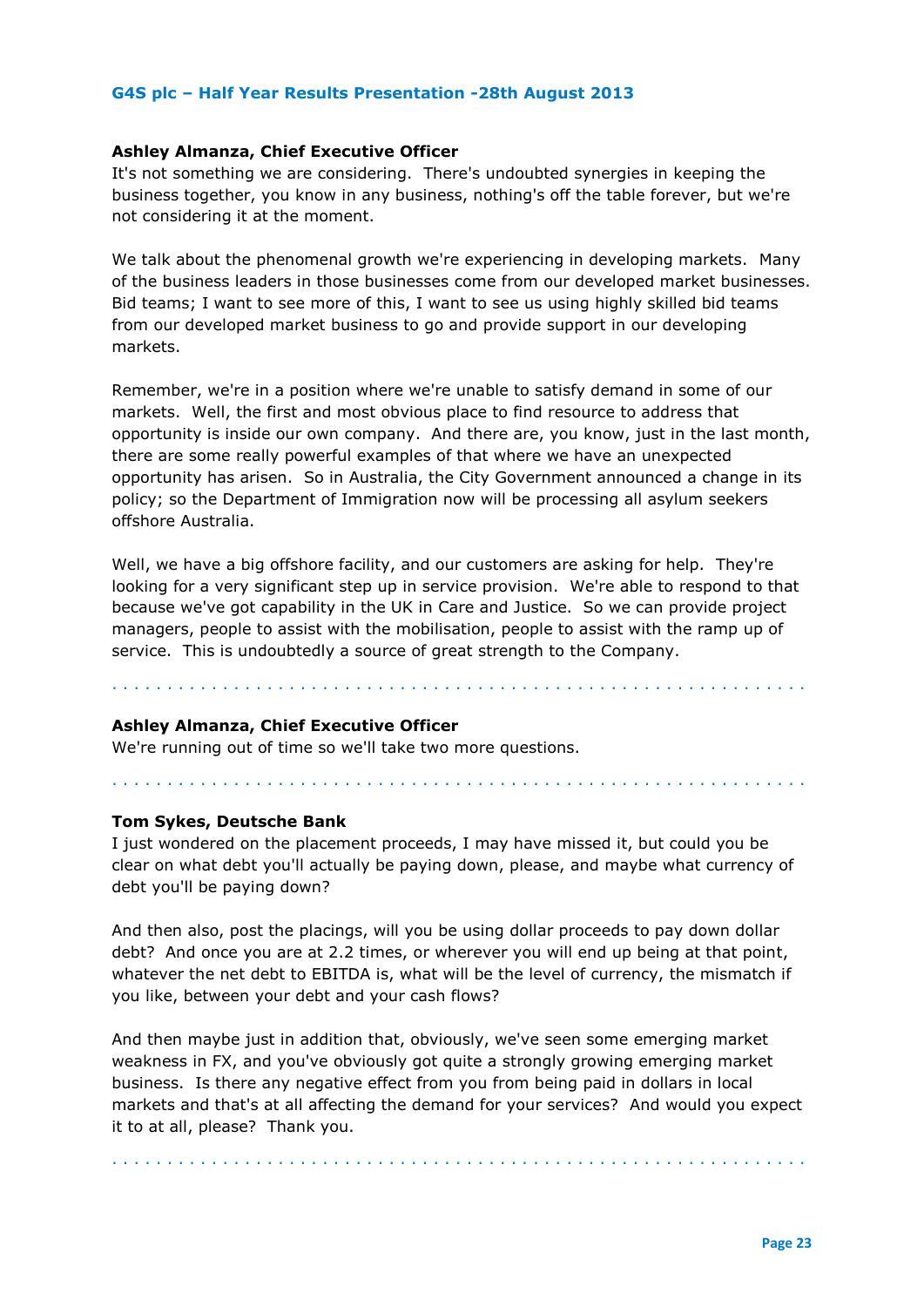#### **Ashley Almanza, Chief Executive Officer**

Okay, Tom, thanks for the questions. In terms of pay down, I think any proceeds from disposals, or the placing if as we hope that's successful, we'll in the first instance go to the revolver. And then our Group Treasurer is in the room; we've already started working through the different options that we would have to pay down other sources of funding that are currently in place.

That's a piece of work that's still ongoing. For example, on some of the leasing contracts we have to look at whether or not there are penalty provisions for early pay down, on the bonds, we obviously have to bear in mind that taking them below benchmark size is not necessarily something that's going to be appreciated by fixed income investors, and we have to think long term. We might be back offering them the opportunity to invest again.

So there are a few things to work through, but in the first instance we'll pay down the revolver, and then we'll take just a little while to work through the final pay down approach.

On FX, it's difficult to say right now what effect that is going to have on demand and whether or not customers are going to be looking for some sort of relief as the dollar/local currency exchange rate moves.I haven't seen any sign of it yet.

. . . . . . . . . . . . . . . . . . . . . . . . . . . . . . . . . . . . . . . . . . . . . . . . . . . . . . . . . . . . . . .

#### **Helen Parris, Director of Investor Relations**

Generally, most of our costs are local currency, obviously. Most of our contracts, even our global contracts such as some of the ones we've referred to today are local currency as well. So I think generally, it's a translation exposure.

. . . . . . . . . . . . . . . . . . . . . . . . . . . . . . . . . . . . . . . . . . . . . . . . . . . . . . . . . . . . . . .

#### **Ashley Almanza, Chief Executive Officer**

It is - where that happens, of course, the effect is immediately passed on to us in essence.

. . . . . . . . . . . . . . . . . . . . . . . . . . . . . . . . . . . . . . . . . . . . . . . . . . . . . . . . . . . . . . .

. . . . . . . . . . . . . . . . . . . . . . . . . . . . . . . . . . . . . . . . . . . . . . . . . . . . . . . . . . . . . . .

#### **Tom Sykes, Deutsche Bank**

Okay. Thank you.

#### **Ed Steele, Citigroup**

Two questions, please, the first on a couple of moving parts for next 12 to 18 months. You talked about £30m to £35m cost exceptional charge, you said a healthy return on investment on that. Can you give us a little bit more precision on what you could reduce cost by in two years' time, is it about the same, £30m to £35m, please?And associated with that, do you have a feel for the extra investments you might be making for things like improved management, improved risk control, and improved health and safety? That's the first question.